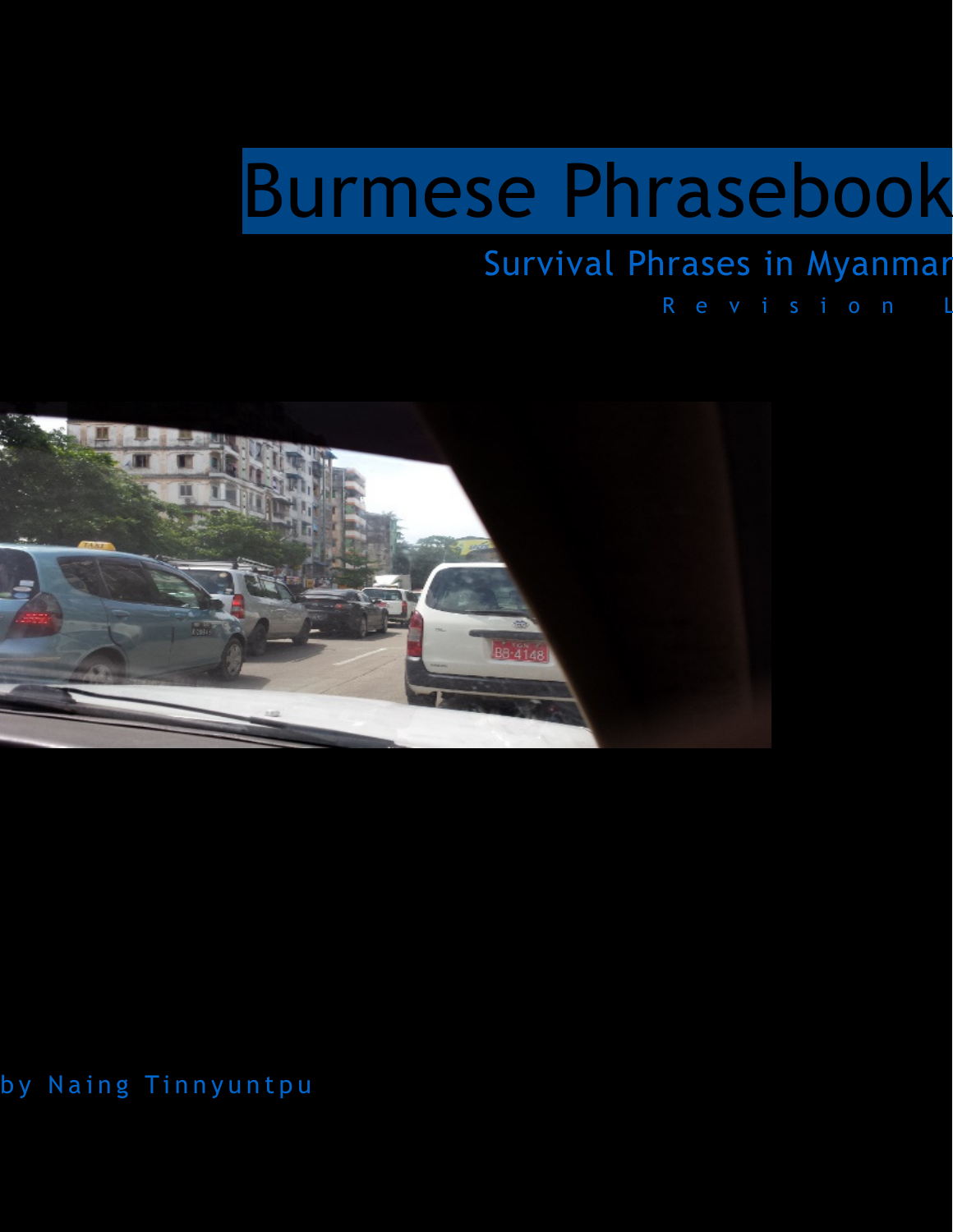<span id="page-1-0"></span>

[Emergency Requests](#page-3-0)

**[Numbers](#page-12-0)** 

[Time Expressions](#page-16-0)

[Cities, places, and destinations](#page-18-0)

[Desire to do something](#page-22-0)

**[Asking Questions](#page-24-0)** 

[Greetings, Basic Conversation, and saying Good-bye](#page-28-0)

[Tone Reference Table](#page-32-0)

<span id="page-1-1"></span>[Revision History](#page-1-1)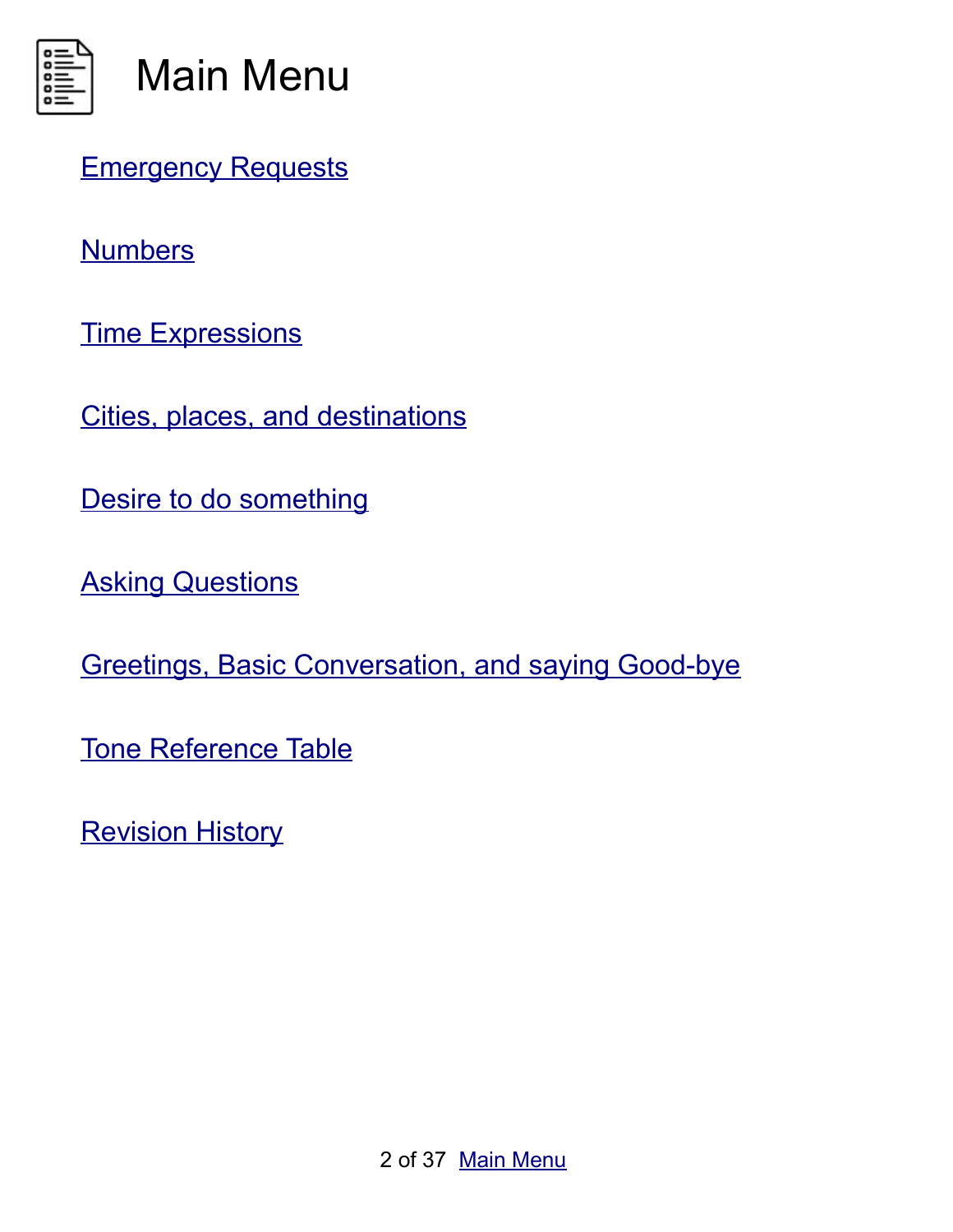# Color Coding of Burmese Grammar

#### OpenOffice Colors

- noun brown 2
- pronoun sea blue
- verb red 4
- adverb turquoise 7
- adjective green 5
- particle magenta 6
- postpositional marker light magenta
- conjunction turquoise 5
- interjection red 5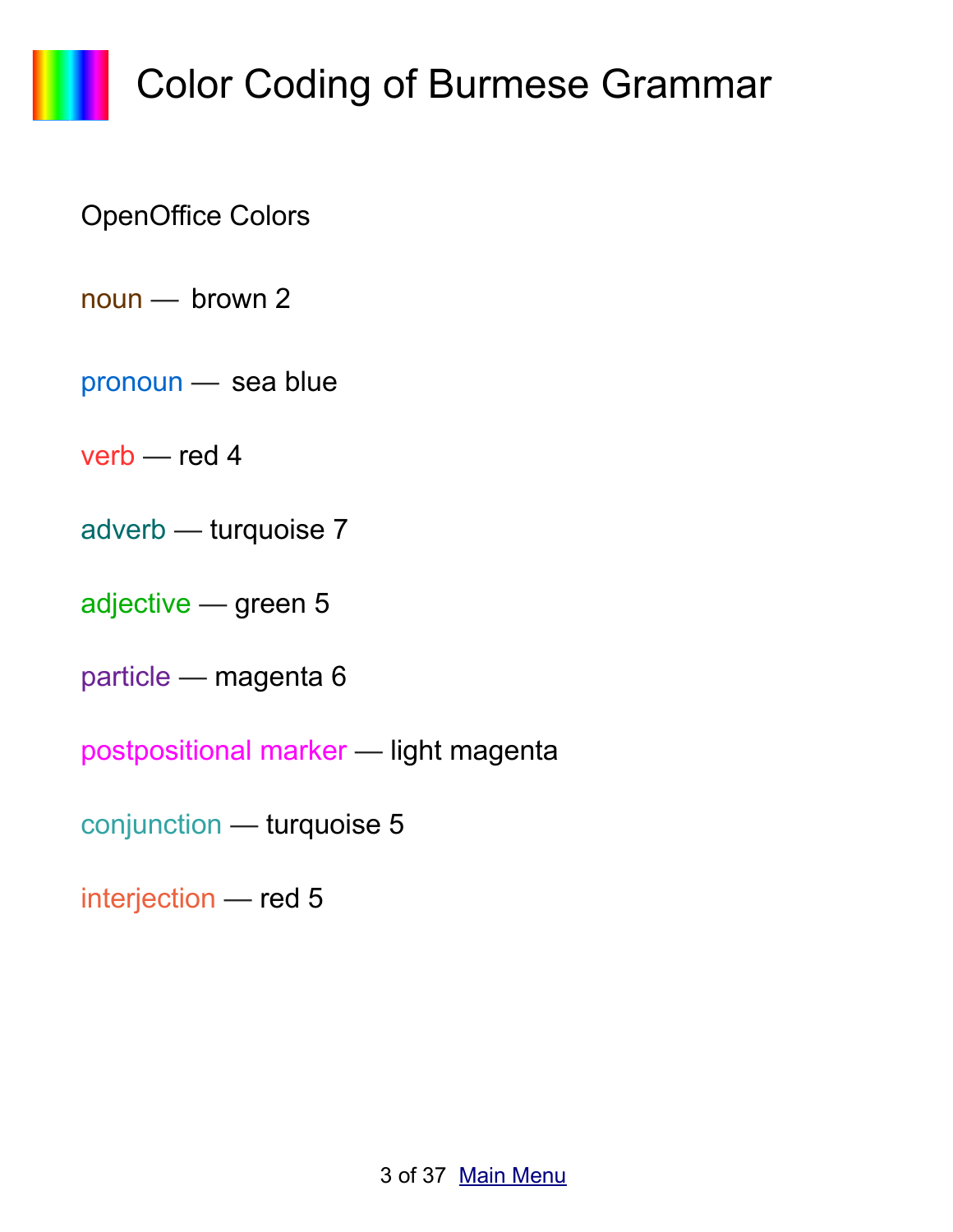<span id="page-3-0"></span>

The word "me" or "for me" is implicitly implied.

| ကယ်ကြပါ       | keare2 ja1 ba2         | Help! Help!                                                                               |
|---------------|------------------------|-------------------------------------------------------------------------------------------|
| ကယ်ကြပါ       | keare2 ja1 ba2         | keare2 - Rescue<br>ja1 - plural (asking for helping<br>hands)<br>ba2 - polite word        |
| မိုး<br>မ်ိဳး | $mi3$ $mi3$            | <b>Fire! Fire!</b>                                                                        |
|               |                        |                                                                                           |
| သူခိုး သူခိုး | $that-kho3.$ tha1-kho3 | <b>Thief! Thief!</b>                                                                      |
|               |                        | He (thu2) who steals $(kho3)$                                                             |
| ဓါးပြ ဓါးပြ   | da1-mya1da1-mya1       | Robbery! Robbery! (Robber!)                                                               |
|               |                        | He who shows knife.<br>da3 - knife<br>pya1 - show                                         |
| လမ်းပြင္မေပါ  | lun3 pya1 pay3 ba2     | Help (me) show the way.                                                                   |
|               |                        | lun3 - road<br>pya1 - show<br>pay3 - do something for someone<br>ba2 - polite ending word |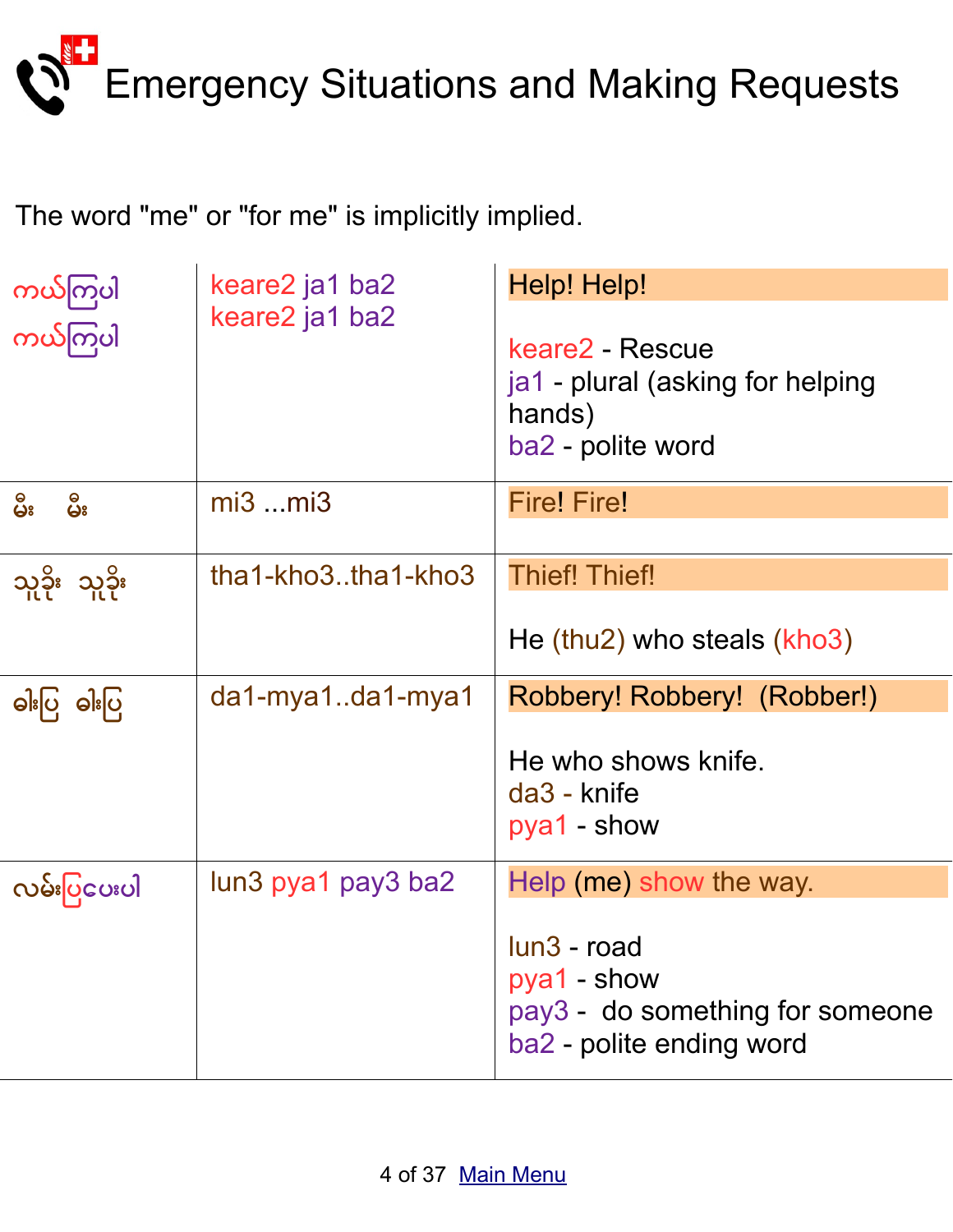| ကူညီပေးပါဦး                      | ku2 nyi2<br>pay2<br>ba2<br>ome <sub>3</sub>  | Please help (me).<br>ku2 nyi2 - help<br>pay3 - do something for someone<br>ba2 - polite ending word<br>ome3 - do the above act first.                                |
|----------------------------------|----------------------------------------------|----------------------------------------------------------------------------------------------------------------------------------------------------------------------|
| <u>ို</u> င္ပဲ - -               | po1                                          | take (as in to transport); send                                                                                                                                      |
| <mark>င</mark> ေသးခန်းပို့ငေပးပါ | hsay3-gun3<br>po <sub>1</sub><br>pay3<br>ba2 | <b>Please take (me) to the clinic.</b><br>hsay3 - medicine<br>khan3 - room<br>po1 - send someone (me)<br>pay3 - do something for someone<br>ba2 - polite ending word |
| ဆေးဂုံပို့ပေးပါ                  | hsay3-yone2<br>po1 pay3 ba2                  | Please take (me) to the hospital.                                                                                                                                    |
| ဘူတာရုံပို့ပေးပါ                 | bu2-da2-yone2<br>po1 pay3 ba2                | Please take (me) to the train<br>station.                                                                                                                            |
| လေဆိပ်ပို့ ပေးပါ                 | lay2-zate<br>po1 pay3 ba2                    | Please take (me) to the airport.                                                                                                                                     |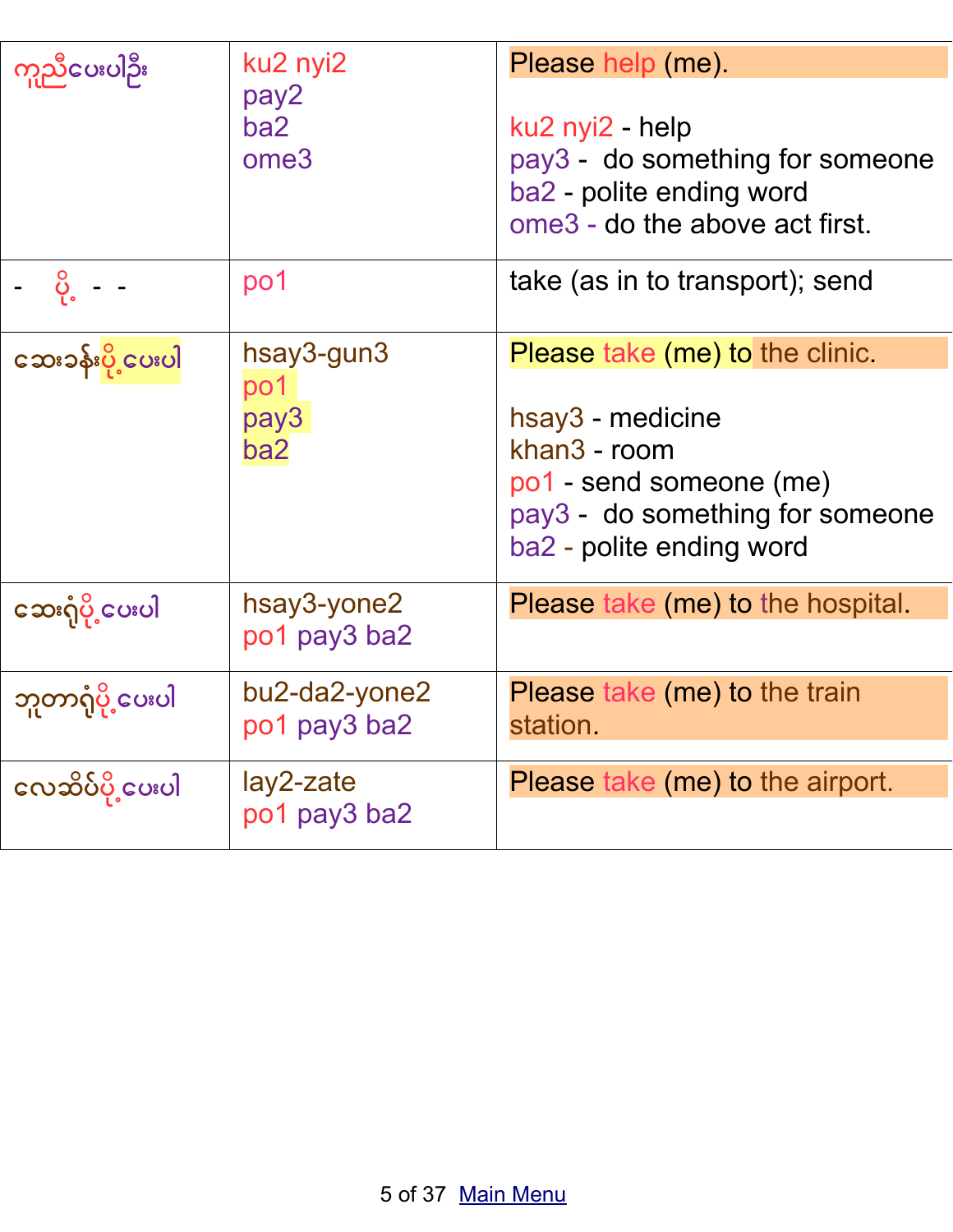| ဆိပ်ကမ်းပို့ ပေးပါ         | hsate-kun3<br>po1 pay3 ba2                                   | Please take (me) to the seaport.                                                                              |
|----------------------------|--------------------------------------------------------------|---------------------------------------------------------------------------------------------------------------|
| အ၀ေးပြေး                   | a-way3-pyay3<br>ka3 gate<br>ကားဂိတ်ပို့ပေးပါ<br>po1 pay3 ba2 | Take me to long distance bus<br>station.                                                                      |
|                            |                                                              | a-way3 - place that is far<br>pyay3 - run<br>ka3 - car / bus / vehicle<br>ka3 gate - bus station / taxi stand |
| စါးသောက်ဆိုင်              | sa3-thout-hsine2                                             | Please take (me) to the restaurant.                                                                           |
| po1 pay3 ba2<br>ပို့ငေပးပါ | sa <sub>3</sub> - eat<br>thout - drink<br>hsine2 - shop      |                                                                                                               |
| တည်းခိုခန်းပို့ ပေးပါ      | teare3-kho2-gun3<br>po1 pay3 ba2                             | Please take (me) to the guest<br>house.                                                                       |
|                            |                                                              | teare3 - to lodge<br>kho <sub>2</sub> - to shelter<br>khan3 - room                                            |
| အနီးဆုံးဆေးခန်း            | a-ni3-zone3                                                  | Take (me) to the nearest clinic.                                                                              |
| ပို့ပေးပါ                  | hsay3-gun3<br>po1 pay3 ba2                                   | a-ni3 - near<br>zone3 - most (superlative)                                                                    |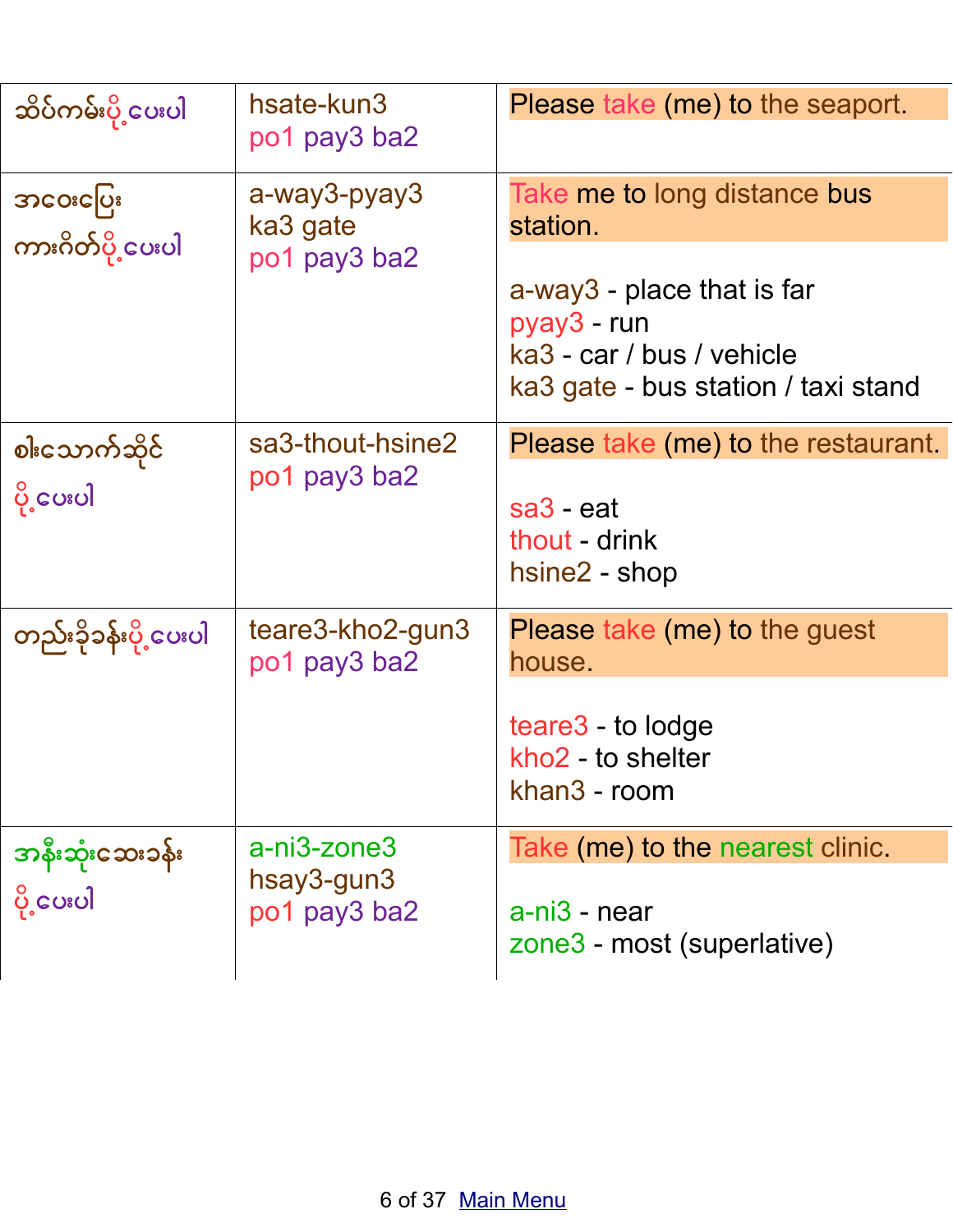| အနီးဆုံးဟိုတယ်<br>ပို့ပေးပါ | a-ni3-zone3<br>ho2-teare2<br>po1 pay3 ba2 | Take (me) to the nearest hotel.                       |
|-----------------------------|-------------------------------------------|-------------------------------------------------------|
| အိမ်သာ                      | ain2-dtha2<br>thwa3 chin2 deare2          | I want to go to the toilet.                           |
| သွားချင်တယ်                 |                                           | xxxx thwa3 chin2 deare2 - I want<br>to go to xxxx.    |
| အိမ်သာရှိလား                | ain2-dtha2 shi1 la3                       | Is there a toilet?                                    |
|                             |                                           | xxxx shi1 la3 - Is there xxxx? / Do<br>you have xxxx? |
| အိမ်သာ                      | ain2-dtha2                                | Where is the toilet?                                  |
| ဘယ်မှာရှိလဲ                 | beare2 hma2<br>shi1 leare3                | xxxx beare2 hma2 shi1 leare3 -<br>Where is xxxx?      |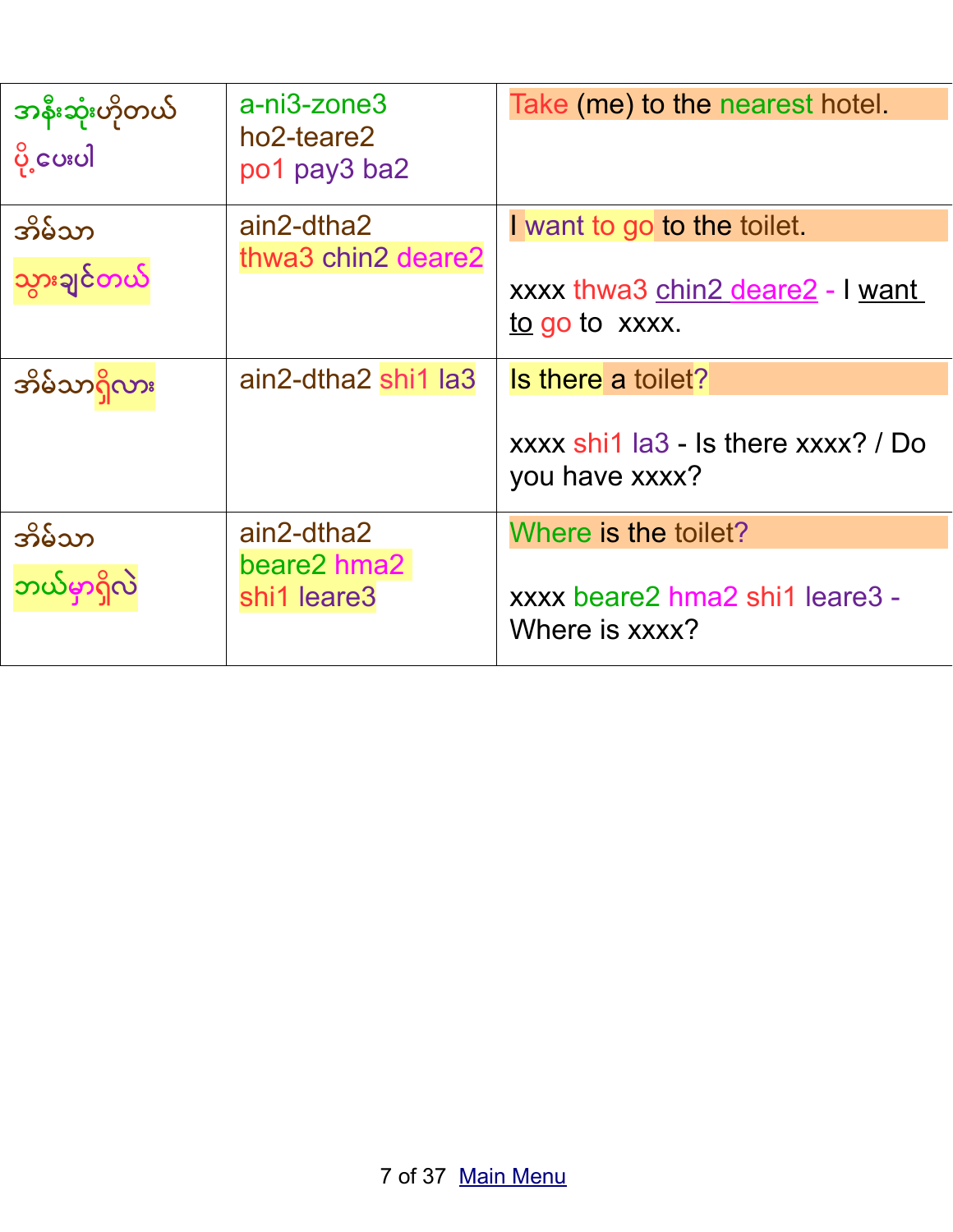| အဂေးပေါ်               | a-yay3-bau2        | compelling immediate action                                                       |
|------------------------|--------------------|-----------------------------------------------------------------------------------|
|                        |                    | adjective in Burmese but roughly<br>equivalent to Emergency (noun) in<br>English. |
| ပုန်း                  | pfone3             | Phone                                                                             |
| <u> အဂေးပေါ် ပုန်း</u> | a-yay3-bau2 pfone3 | <b>Please call emergency (phone for</b>                                           |
|                        | khau2 pay3 ba2     | me).                                                                              |
| ဆရာဝန်ခေါ် ပေးပါ       | hsa1-ya2-woon2     | Please call a doctor (for me).                                                    |
|                        | khau2 pay3 ba2     |                                                                                   |
| ဂြဲ၁ေါ် ပေးပါ          | yeare3             | Please call police (for me).                                                      |
|                        | khau2 pay3 ba2     |                                                                                   |
| အငှားယာဉ်              | a-hnga3-yin2       | Please call rental vehicle (for me).                                              |
| khau2 pay3 ba2         |                    | hnga3 - to rent                                                                   |
|                        |                    | a-hnga3 - something to rent or for<br>hire                                        |
|                        |                    | yin2 - vehicle                                                                    |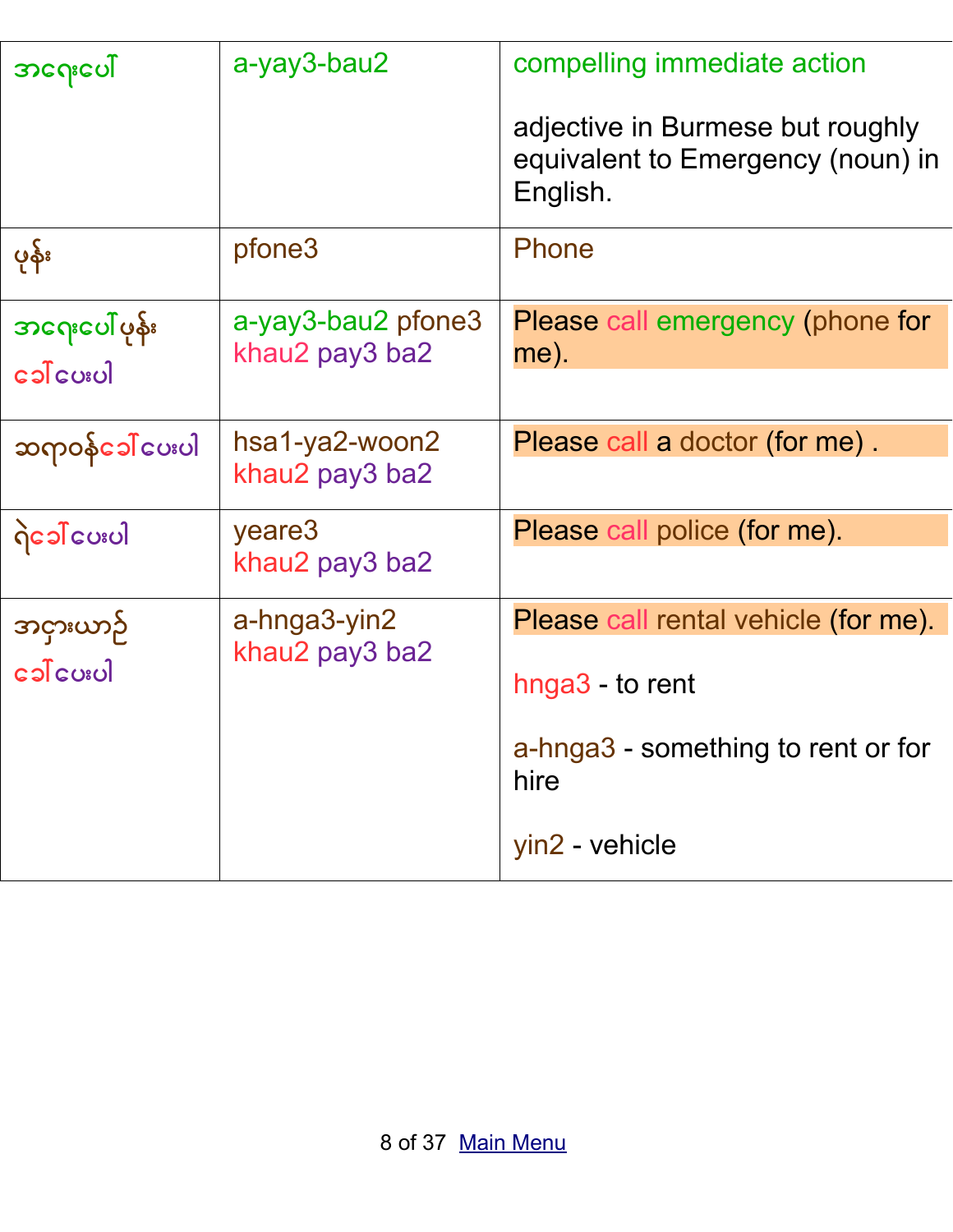| ကားဒေါ် ပေးပါ    | ka3 khau2 pay3 ba2          | Please get me a car.                                                                                               |
|------------------|-----------------------------|--------------------------------------------------------------------------------------------------------------------|
|                  |                             | Ka3 is a better choice of word in<br>common spoken form than more<br>formal word a-hnga3-yin2 "rental<br>vehicle". |
| တက္ကစီေခါ် ေပးပါ | tet-si2<br>khau2 pay3 ba2   | Please call taxi (for me).                                                                                         |
| လူခေါ် ပေးပါ     | lu2 khau2 pay3 ba2          | Please call someone (for me).                                                                                      |
|                  |                             | Lu2 - man; people in general                                                                                       |
| မြင်းလှည်း       | myin3-hleare3               | Please call horse-driven carriage.                                                                                 |
|                  | khau2 pay3 ba2              | myin3 - horse<br>hleare <sub>3</sub> - cart                                                                        |
| စက်လှေဒေါ် ပေးပါ | set-hlay2<br>khau3 pay3 ba2 | Please call a motorized boat (for<br>me).                                                                          |
|                  |                             | set - machine<br>hlay2 - boat                                                                                      |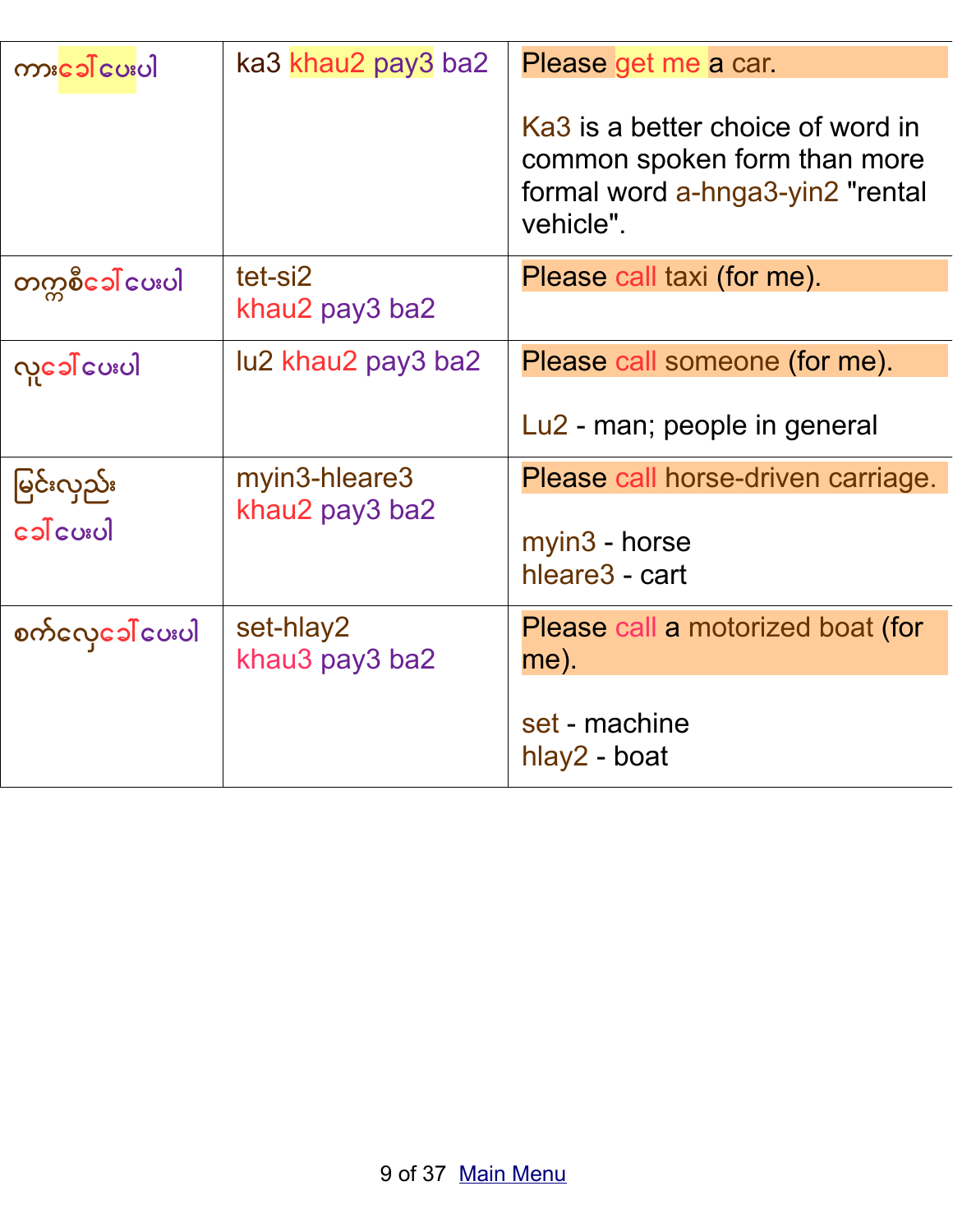| ည်ေ့လမ်းညွှန်         | eare1-lun3-hnyoon2                                                           | Please call a tourist guide for me.                                                                         |
|-----------------------|------------------------------------------------------------------------------|-------------------------------------------------------------------------------------------------------------|
| khau2 pay3 ba2        | eare1 - guests, visitors<br>lun3 - road; the way<br>hnyoon2 - give direction |                                                                                                             |
| လမ်းပြင္ခေါ် ပေးပါ    | $l$ un3-pya1<br>khau2 pay3 ba2                                               | Call a guide for me.<br>lun3-pya1 is a better choice of<br>word in spoken form than eare1-<br>lun3-hnyoon2. |
| လမ်းပြ                | lun3-pya1 ta1-yout                                                           | Call a guide for me.                                                                                        |
| တစ်ယောက်<br>ပေးပါင္ပ  | khau2 pay3 ba2                                                               | ta1 - One of something.<br>yout - numerical classifier for the<br>number of persons.                        |
| အဖော်                 | a-pfau2 ta1-yout                                                             | Please call a companion (for me).                                                                           |
| တစ်ယောက်<br>ခေါ်ပေးပါ | khau2 pay3 ba2                                                               | a-pfau2 - companion                                                                                         |
| လမ်းပြ                | lun3-pya1 ta1-yout                                                           | Please include a guide                                                                                      |
| တစ်ယောက်<br>ထည့်ပေးပါ | hteare1 pay3 ba2                                                             | (Someone to come along with for<br>the trip).                                                               |
|                       |                                                                              | hteare1 - include or insert                                                                                 |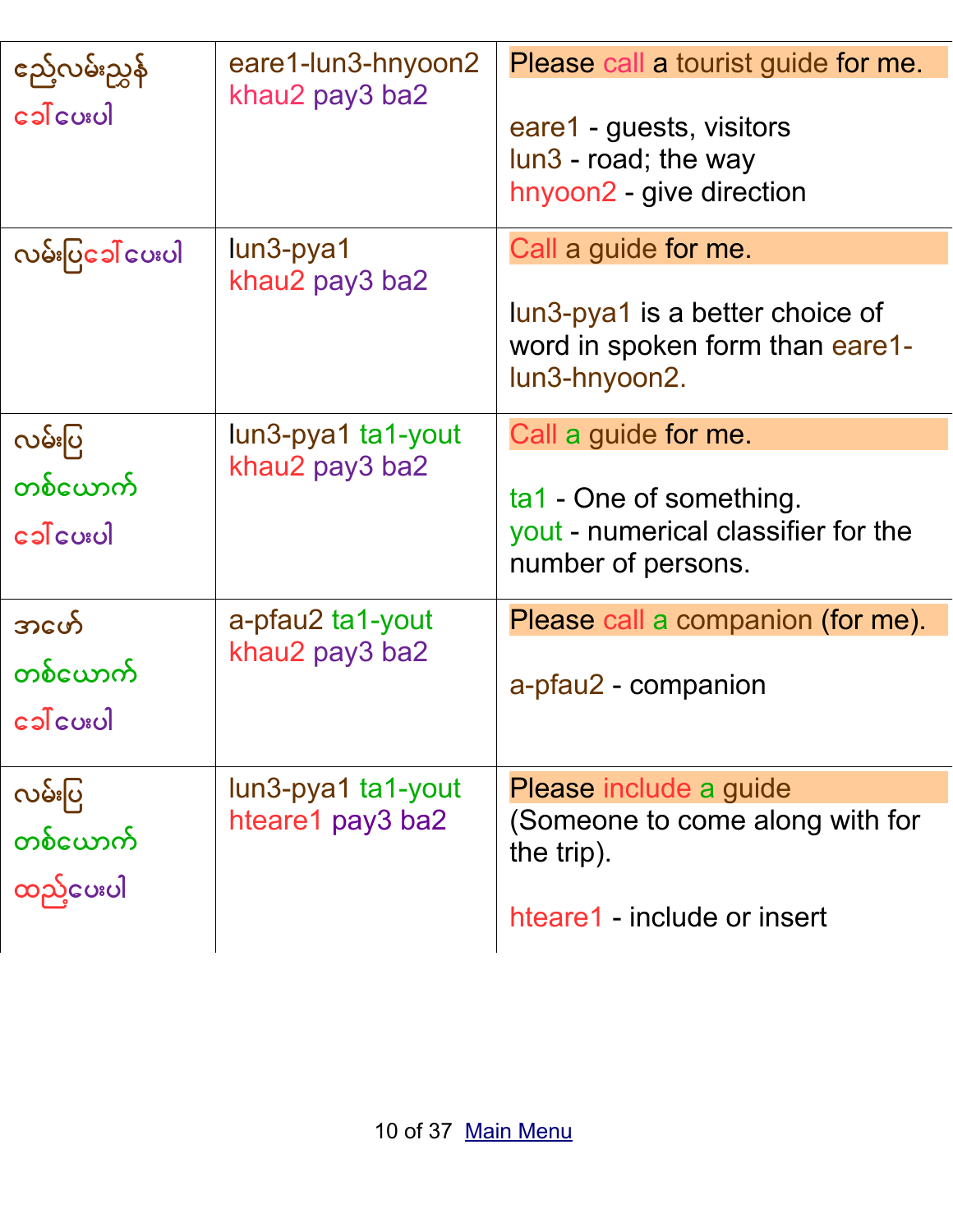| နှစ်ရက်စာ                | hna1-yet sa2<br>yate-kha2           | <b>Please include supplies for two</b><br>days.                                                                                                           |
|--------------------------|-------------------------------------|-----------------------------------------------------------------------------------------------------------------------------------------------------------|
| ရိက္ခာ<br>ထည့်ပေးပါ      | hteare1 pay3 ba2                    | hna1-yet sa2 - for two days<br>yate-kha2 - supplies<br>hteare1 - put in / include / insert<br>pay3 - do something for someone<br>ba2 - polite ending word |
| ခြေလျင်<br>တောင်လမ်းခရီး | chay2-hlyin2<br>toun2-lun3 kha1-yi3 | Hiking trip (formal / literary word)<br>$chay2-hlyin2$ - on foot<br>toun2-lun3 - hill or mountain +<br>path / road<br>$kha1-yi3 - journey$                |
| ဒေါ်လာလဲပေးပါ            | $dau2$ -la2<br>leare3 pay3 ba2      | Please exchange dollar (for me).                                                                                                                          |
| အ၀တ်<br>လျှော်ပေးပါ      | a-woot<br>shau2 pay3 ba2            | Can you wash the clothes<br>(for me) $?$                                                                                                                  |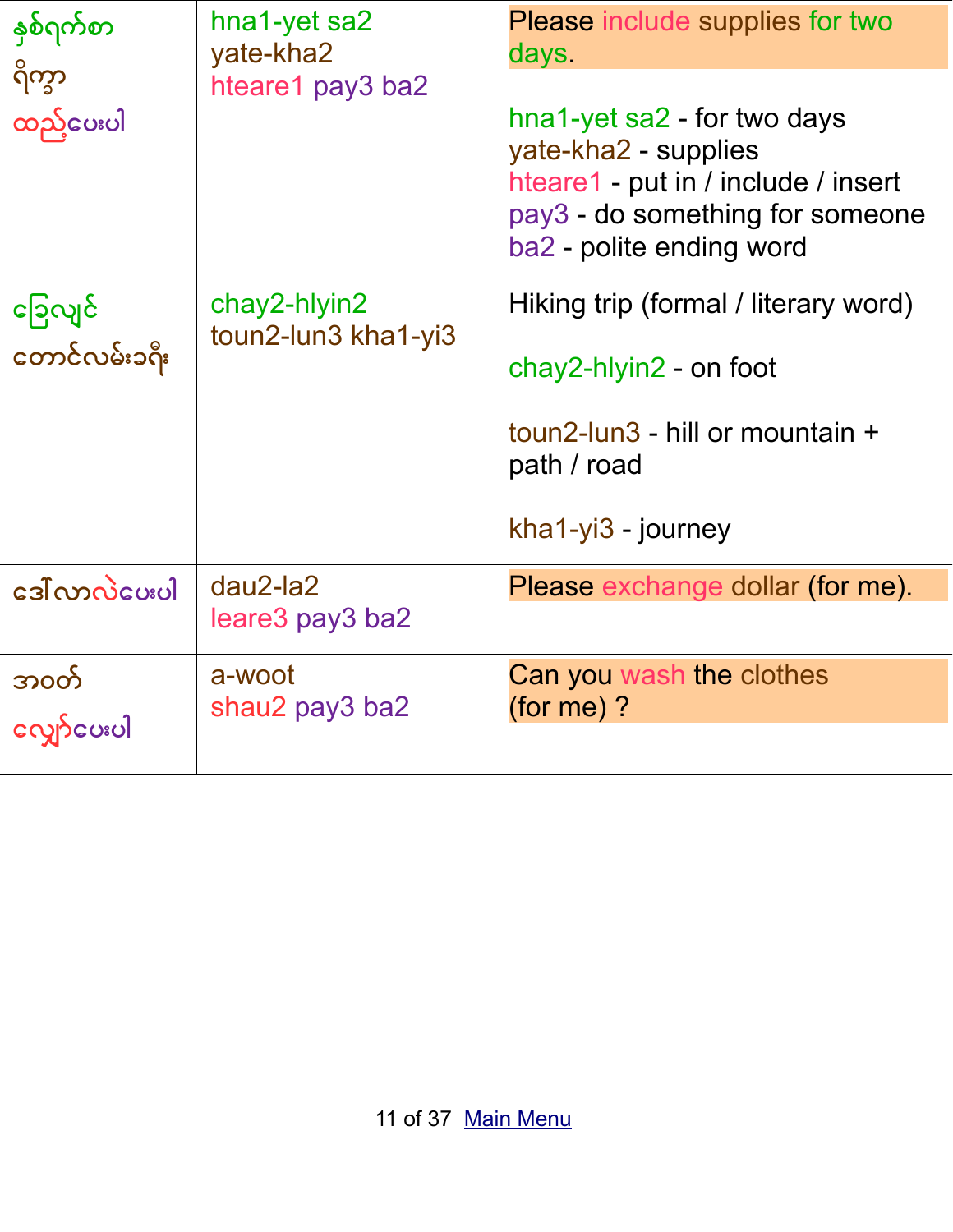| ၡာ                    | sha <sub>2</sub>                   | search for                                                                                                                                                                     |
|-----------------------|------------------------------------|--------------------------------------------------------------------------------------------------------------------------------------------------------------------------------|
| အခန်းရှာပေးပါ         | a-khan3<br>sha2 pay3 ba2           | Can you find a room (for me)?                                                                                                                                                  |
| ယာဉ်မောင်းရှာပေးပါ    | yin2-moun3<br>sha2 pay3 ba2        | <b>Please help me find a driver.</b><br>yin2-moun3 - driver. (It is<br>common for people to use the<br>English word "driver" in place of<br>the formal " $\gamma$ in2-moun3".) |
| <u> အဲ့ဒါသယ်ပေးပါ</u> | eare1 da2<br>theare2 pay3 ba2      | Please help me carry that.                                                                                                                                                     |
| ဟိုဟာလည်း<br>သယ်ပေးပါ | ho2 ha2 leare3<br>theare2 pay3 ba2 | Please help me carry that<br>(something) also<br>leare3 - also, too                                                                                                            |
| ဒီဟာပါသယ်ပေးဉီး       | de2 ha2 ba2<br>theare2 pay3 ome3   | Please help me carry this, <u>too</u> .<br>$ba2 - also, too$                                                                                                                   |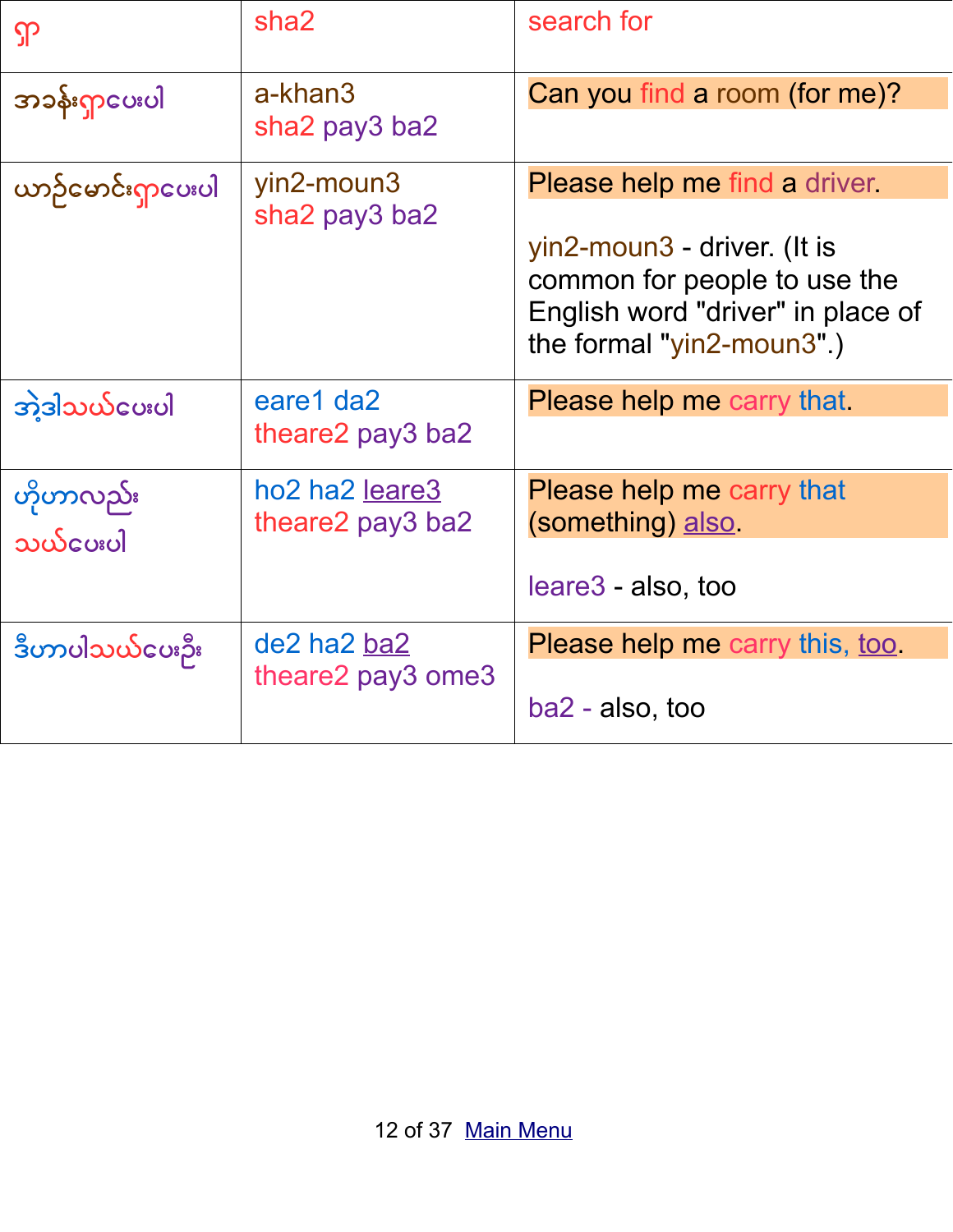

# <span id="page-12-0"></span>Numbers

| 0 9 9 0        | tit - hnit - thone $3$ - lay $3$ - nga $3$                                                                          | one - two -three - four - five |
|----------------|---------------------------------------------------------------------------------------------------------------------|--------------------------------|
| ၆ ၇ ၈ ၉        | chout - khoon nit - shit - ko3                                                                                      | six - seven - eight - nine     |
| $\overline{O}$ | ta1-hseare2 ("tit" is<br>pronounced "ta1" for the first<br>digit in higher numbers such<br>as 10, 100, 1000, 10000) | 10                             |
| CC             | hseare1 tit (omit "ta1")                                                                                            | 11                             |
| <b>D</b> C     | hseare1 hnit                                                                                                        | 12                             |
| ၁၃             | hseare1 thone3                                                                                                      | 13                             |
| <b>PC</b>      | hseare1 lay3                                                                                                        | 14                             |
| ၁၅             | hseare1 nga3                                                                                                        | 15                             |
| ၁၆             | hseare1 chout                                                                                                       | 16                             |
| ၁၇             | hseare1 khoon2                                                                                                      | 17                             |
| ၁၈             | hseare1 shit                                                                                                        | 18                             |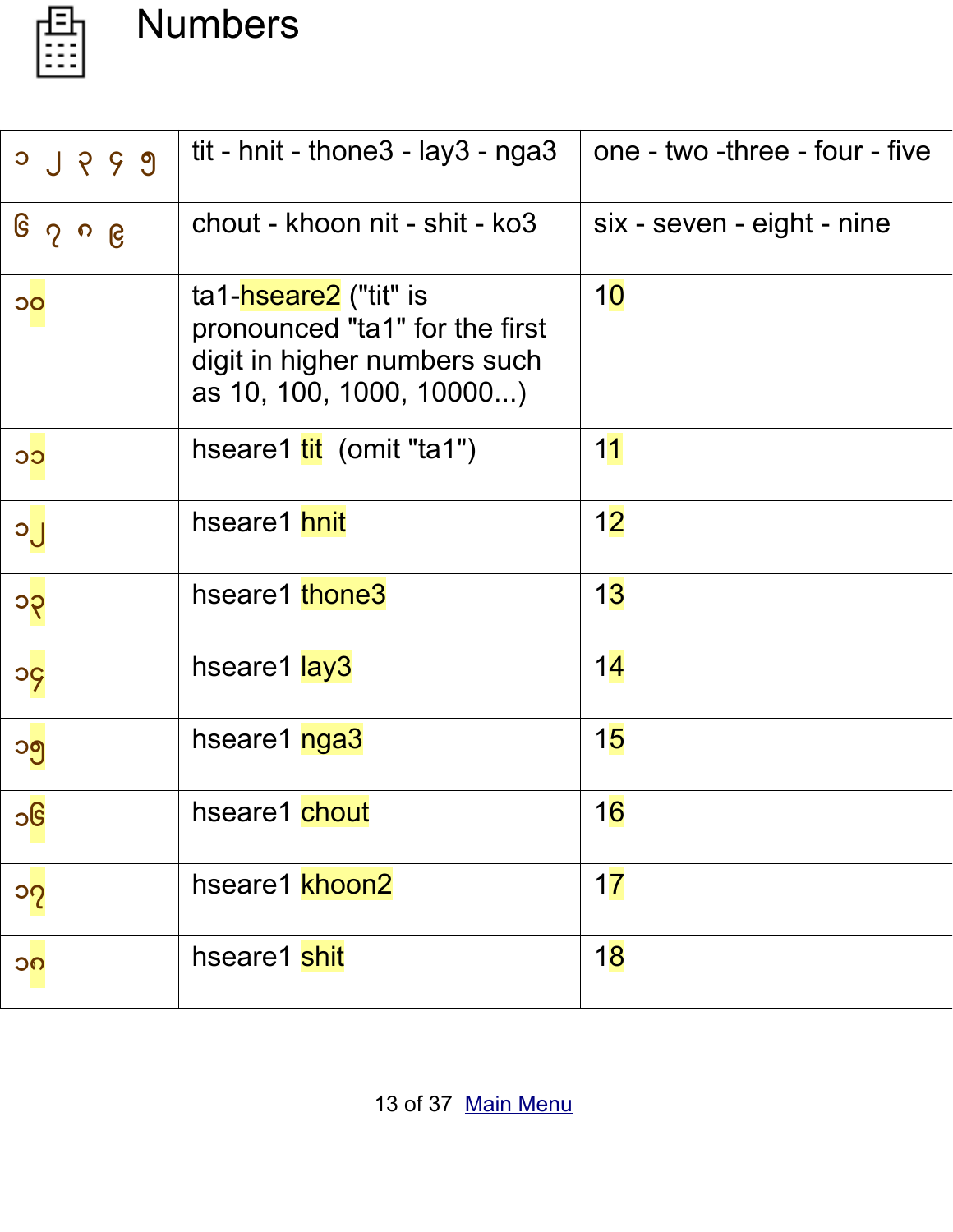| ၁၉               | hseare1 ko3                                                                                                                        | 19                    |
|------------------|------------------------------------------------------------------------------------------------------------------------------------|-----------------------|
| $J^{\mathsf{o}}$ | hna1- <del>hseare2</del> ("hnit" is<br>pronounced "hna1" for the first<br>digit in higher numbers such as<br>20, 200, 2000, 20000) | 20                    |
| ၅၀               | nga3 zeare2                                                                                                                        | 50                    |
| 99               | nga3 zeare1 Nga3                                                                                                                   | 55                    |
| ၂၀၀              | hna1-ya2 (2 zero's)                                                                                                                | two <b>hundred</b>    |
| ၃၀၀၀             | thone3 htoun2 (3 zero's)                                                                                                           | three thousand        |
| <b>ÇOOOO</b>     | lay3 thoun3 (4 zero's)                                                                                                             | 40,000                |
| 900000           | nga3 dthain3 (5 zero's)                                                                                                            | 500,000               |
| 0000000          | hseare2 dthain3 (10 followed by<br>5 zero's)                                                                                       | 1,000,000 (a million) |
| 000000           | thain3 hna1-hseare2 ("Thain3" in<br>front for multiple of 10 starting<br>from 20, e.g., 20, 30, 40, 100,<br>120, 200  1000)        | 2,000,000             |
| <b>Soooooo</b>   | thain3 chout-hseare2                                                                                                               | 6,000,000             |
| <u>၆၅</u> ၀၀၀၀၀  | chout-hseare1 nga3 dthain3                                                                                                         | 6,500,000             |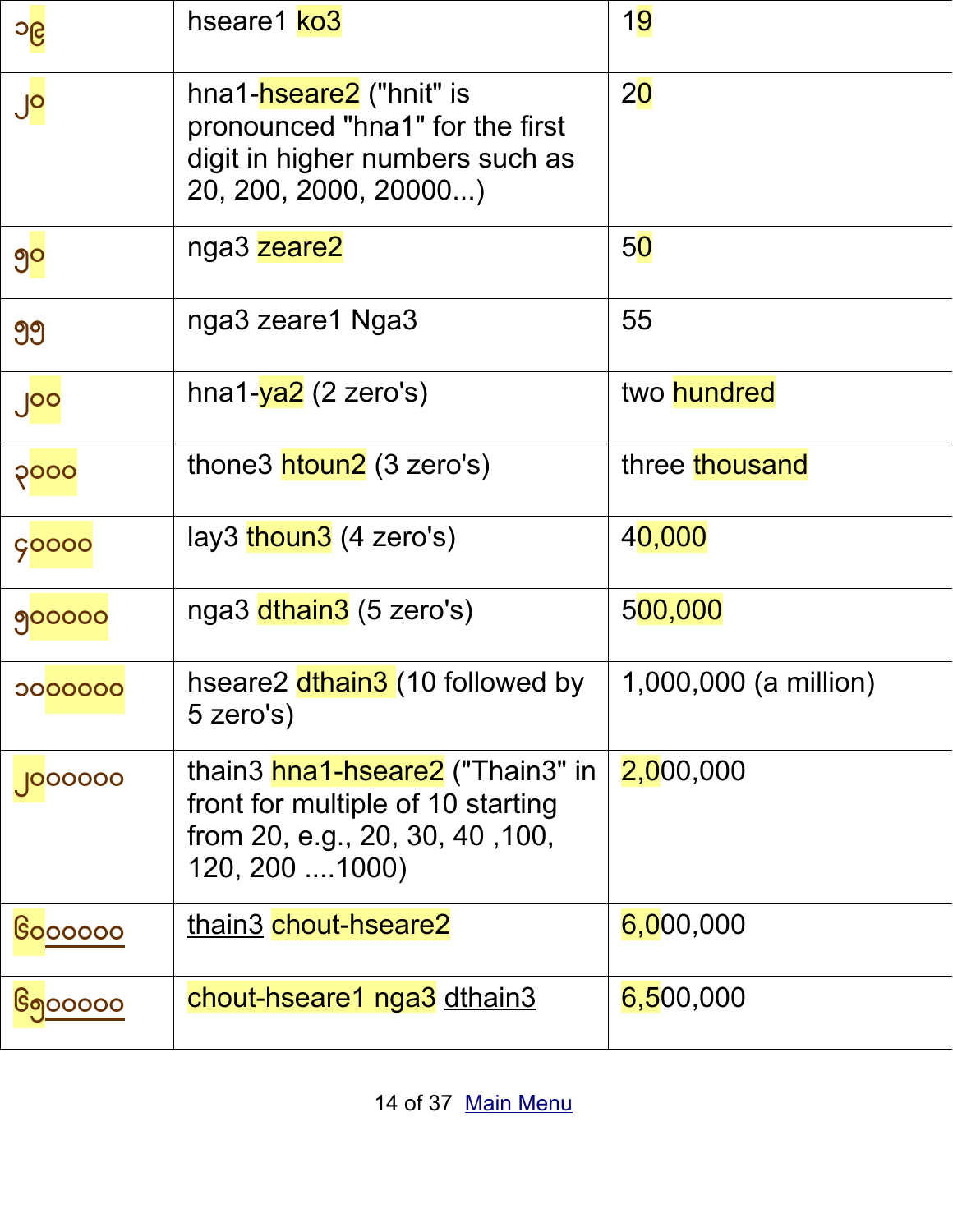| <u> ၆၅၀၀၀</u> | chout thoun3 nga3 htoun2            | 6 * (10000) + 5 thousand                  |
|---------------|-------------------------------------|-------------------------------------------|
| ၆၅၀၀၀         | chout thoun3 khweare3               | $6*(10000)$ + half of (10000)             |
| ၆၅၀၀၀၀        | chout thain3 khweare3               | $6*(100,000)$ +<br>half of (100,000)      |
| တစ်ဝက်        | ta1-wet                             | half                                      |
| ၃ ပုံ ၁ ပုံ   | thone3 bone2 da1-bone2              | one third $(1$ portion out of $3)$        |
| ၃ ပုံ ၂ ပုံ   | thone3 bone2 hna1-pone2             | two third $(2$ portions out of $3)$       |
| (၂) ယောက်     | hna1-yout                           | 2 persons                                 |
| (၁) ခွက်      | ta1-khwet                           | 1 glass (of lime juice, etc.)             |
| (၃) ပုလင်း    | thone3 ba1-lin3                     | 3 bottles (of beer, etc.)                 |
| (၁) ပွဲ       | da1-bweare3                         | 1 order (of fried noddles, etc.)          |
| (၂) ၁န်း      | hna1-khan3                          | 2 rooms                                   |
| (၃) ခု        | thone <sub>3</sub> khu <sub>1</sub> | 3 items (general term for small<br>items) |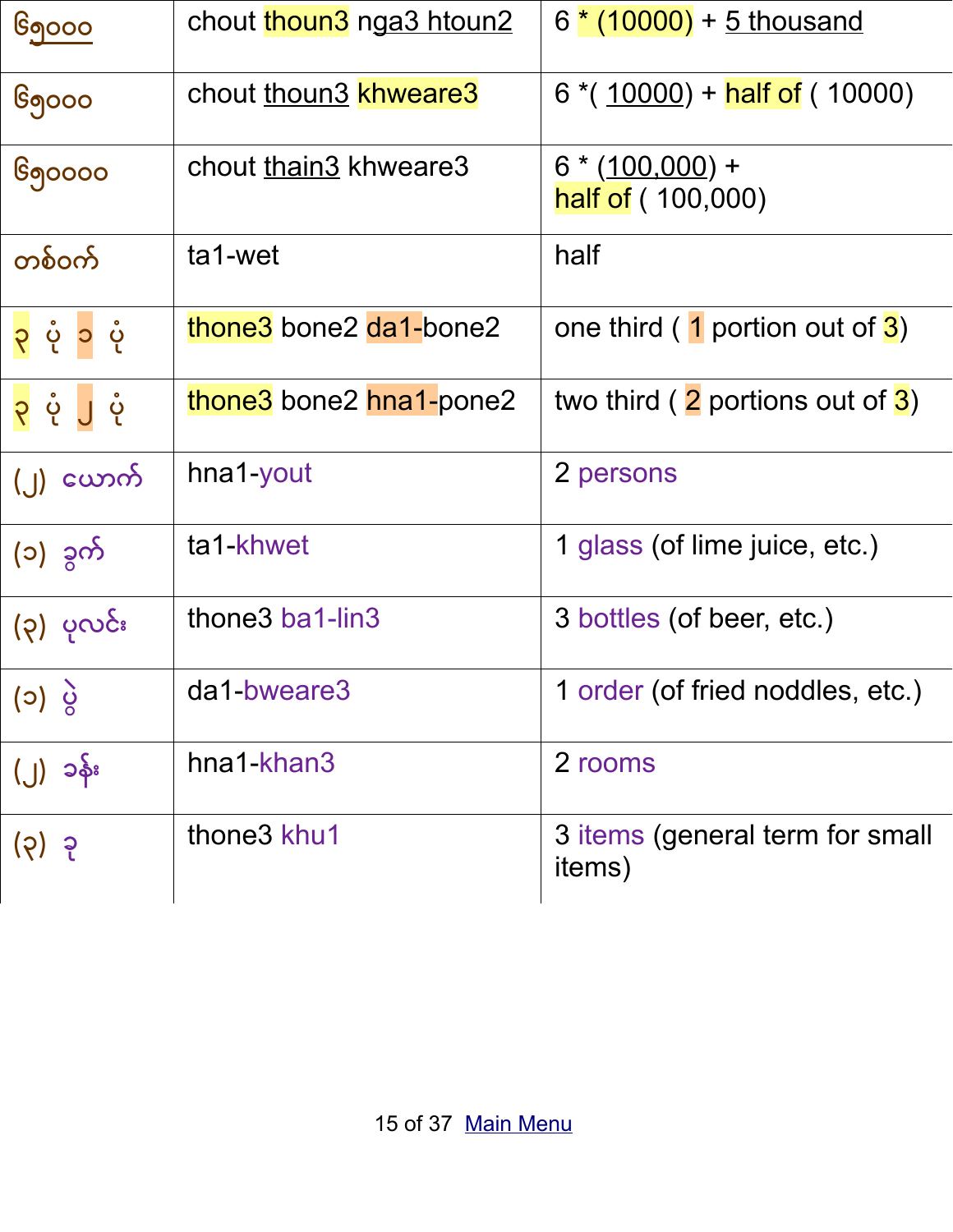| စက်ဘီး(၂)စီးငှားမယ်         | set-bain3 hna1-si3<br>hnga3 meare2           | (We) will rent two bicycles.<br>si3 is the measure word or<br>numerical classifier for number of<br>vehicles.                                   |
|-----------------------------|----------------------------------------------|-------------------------------------------------------------------------------------------------------------------------------------------------|
| (၁၆)ဒေါ် လာကျမယ်            | hseare1-chout<br>dau2-la2 kja1<br>meare2     | It will cost 16 dollars.                                                                                                                        |
| ကြက်ကင်(၁)ကောင်<br>မှာလိုက် | kjet-kin2 da1-goun2<br>hma <sub>2</sub> lite | Go ahead and order a barbecue<br>chicken.<br>(1 whole chicken)<br>Koun2 with soften tone goun2 is<br>the measure word for number of<br>animals. |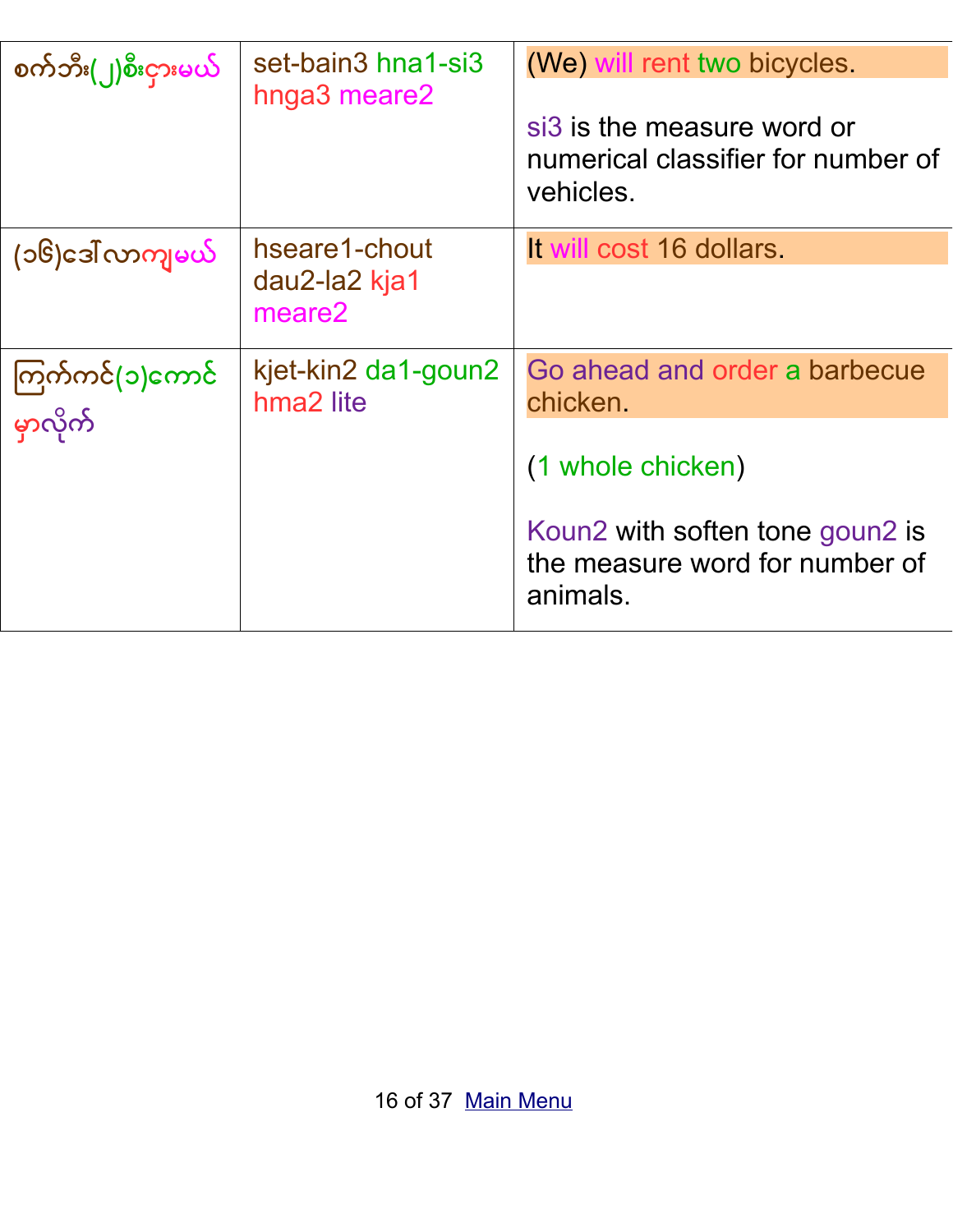

# <span id="page-16-0"></span>Time Expressions

| ဒီငန့                            | de2 nay1                               | today                                    |
|----------------------------------|----------------------------------------|------------------------------------------|
| မနက်ပြန်                         | ma1-net-pfyan2                         | tomorrow                                 |
| မနက် (နံနက်)                     | ma1-net (nun2-net is literary<br>form) | morning                                  |
| နေ့လယ်                           | nay1 leare2                            | afternoon                                |
| နေ့လယ်<br>(၁၂) <mark>နာရီ</mark> | nay1-leare2<br>hseare1 hna1-na2 yi2    | noon (hour)                              |
| ညနေ                              | nya1 nay2                              | evening                                  |
| ည                                | nya1                                   | night                                    |
| (၆)နာရီ                          | chout na2-yi2                          | six o'clock                              |
| (၈)နာရီခွဲ                       | shit na2-yi2 khweare3                  | half past eight                          |
| <u>ညနေကျဂုင်</u>                 | nya1-nay2 kja1 yin2                    | when the evening comes<br>$(if + fall)$  |
| <u>ညနေကျဂုင်</u><br>လာခဲ့ပါ      | nya1-nay2 kja1 yin2<br>la2 kheare1 ba2 | Please come (drop by) in<br>the evening. |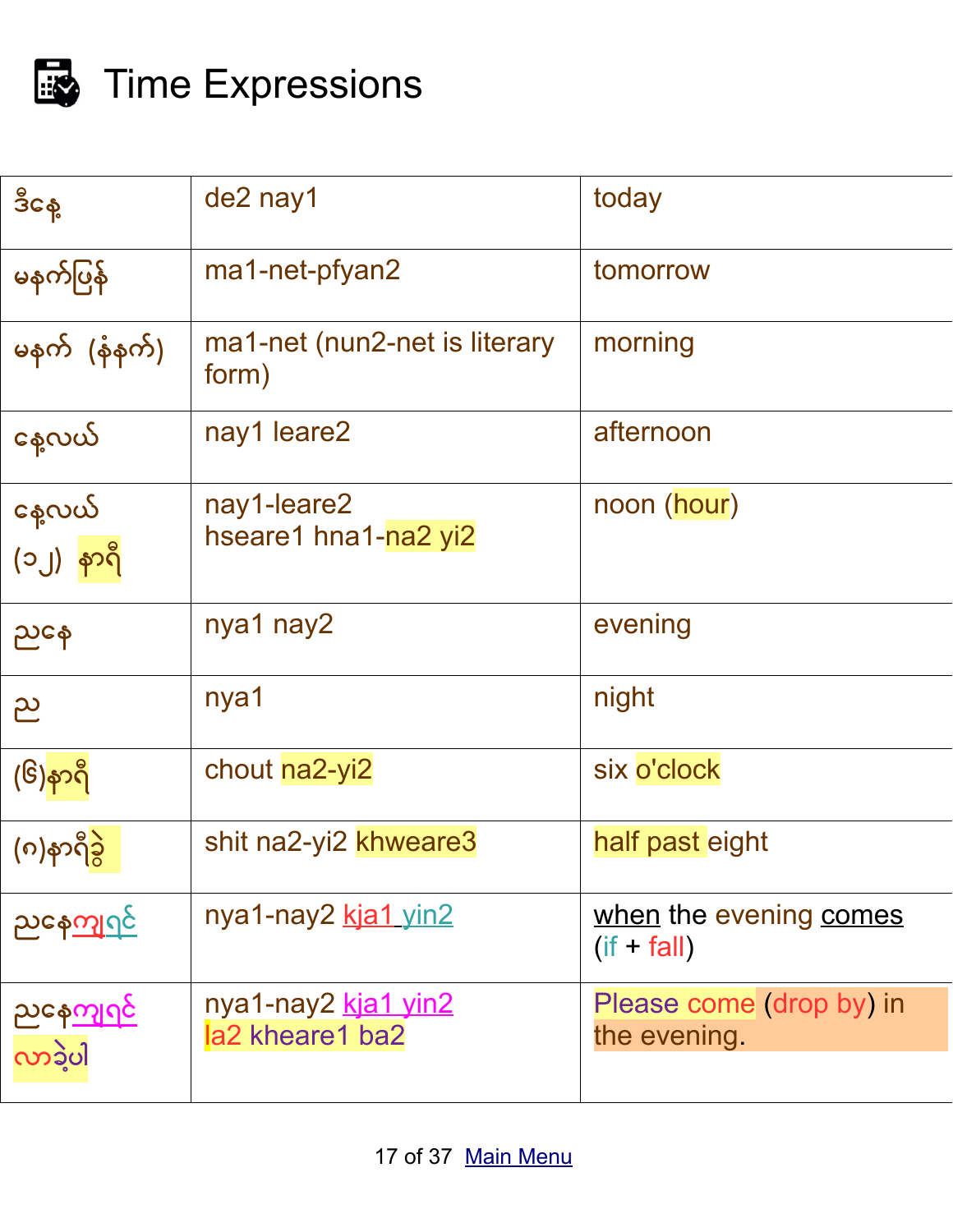| ညနေ <u>ကျဂင်</u> လာခေါ်ပါ                | nya1-nay2 kja1 yin2<br>la2 khau2 ba2        | Please pick me up in the<br>evening.       |
|------------------------------------------|---------------------------------------------|--------------------------------------------|
| ညနေ(၅)နာရ <mark>ီလောက</mark> ်<br>လာပါ   | nya1-nay2 nga3 na2-yi2<br>lout la2 ba2      | Please come around 5 in<br>the evening.    |
| (၉)နာရီမတိုင်ခင်လာပါ                     | ko3 na2-yi2<br>ma1-tine2-khin2<br>$ a2$ ba2 | Please come before<br>9 o' clock.          |
| (၈)နာရီ <mark>မထိုး၁င်<u>လ</u>ာပါ</mark> | shit na2-yi2<br>ma1-hto3-khin2<br>la2 ba2   | Please come before clock<br>strikes eight. |
| (႟နာရီ <mark>ထွက်</mark> ချင်တယ်         | khoon2-na1 na2-yi2<br>htwet chin2 deare2    | I want to depart at 7<br>o'clock.          |
| (၃)နာရ <mark>ီသွား</mark> ချင်တယ်        | thone3 na2-yi2<br>thwa3 chin2 deare2        | I want to go at 3 o'clock.                 |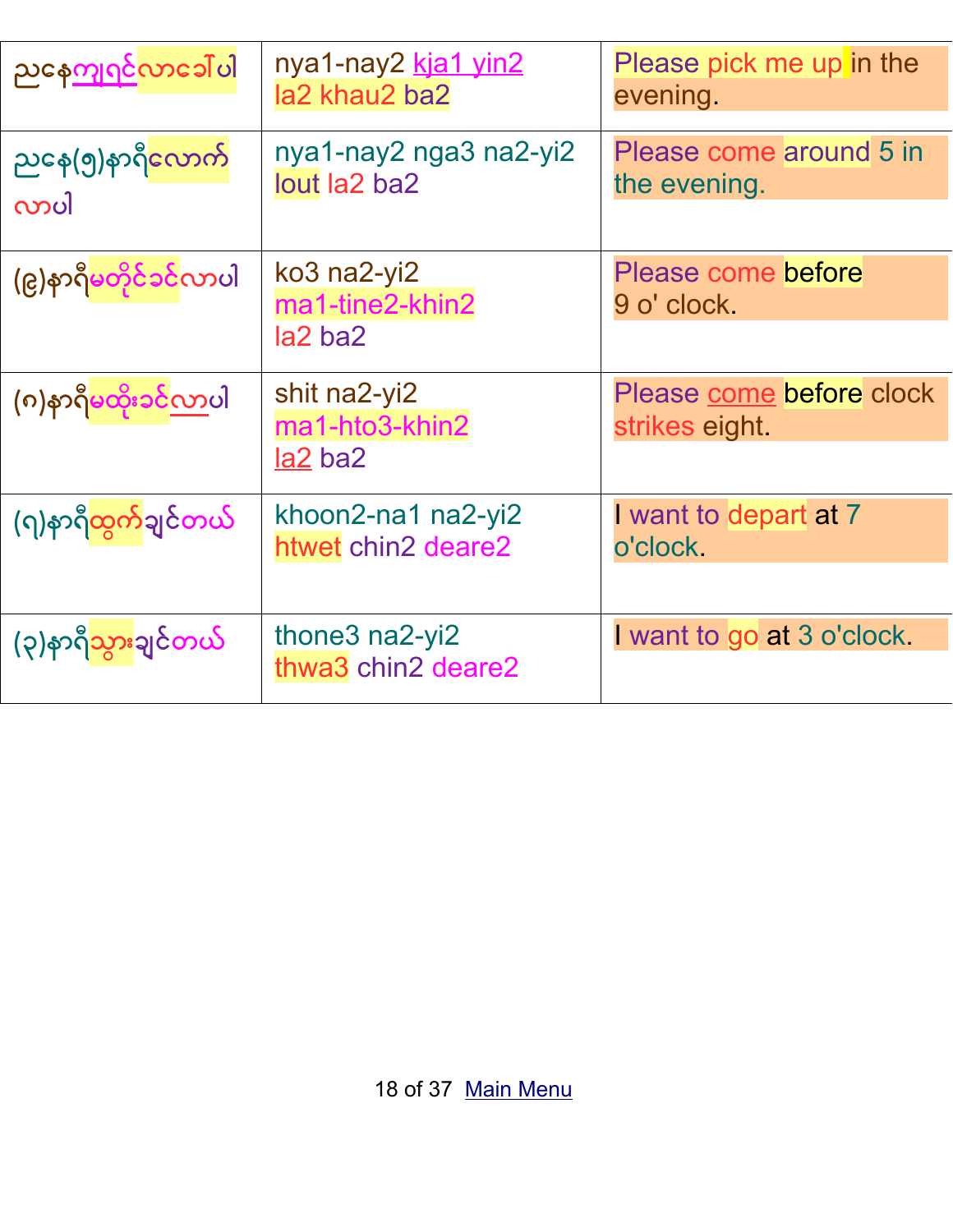<span id="page-18-0"></span>



19 of 37 [Main Menu](#page-1-0)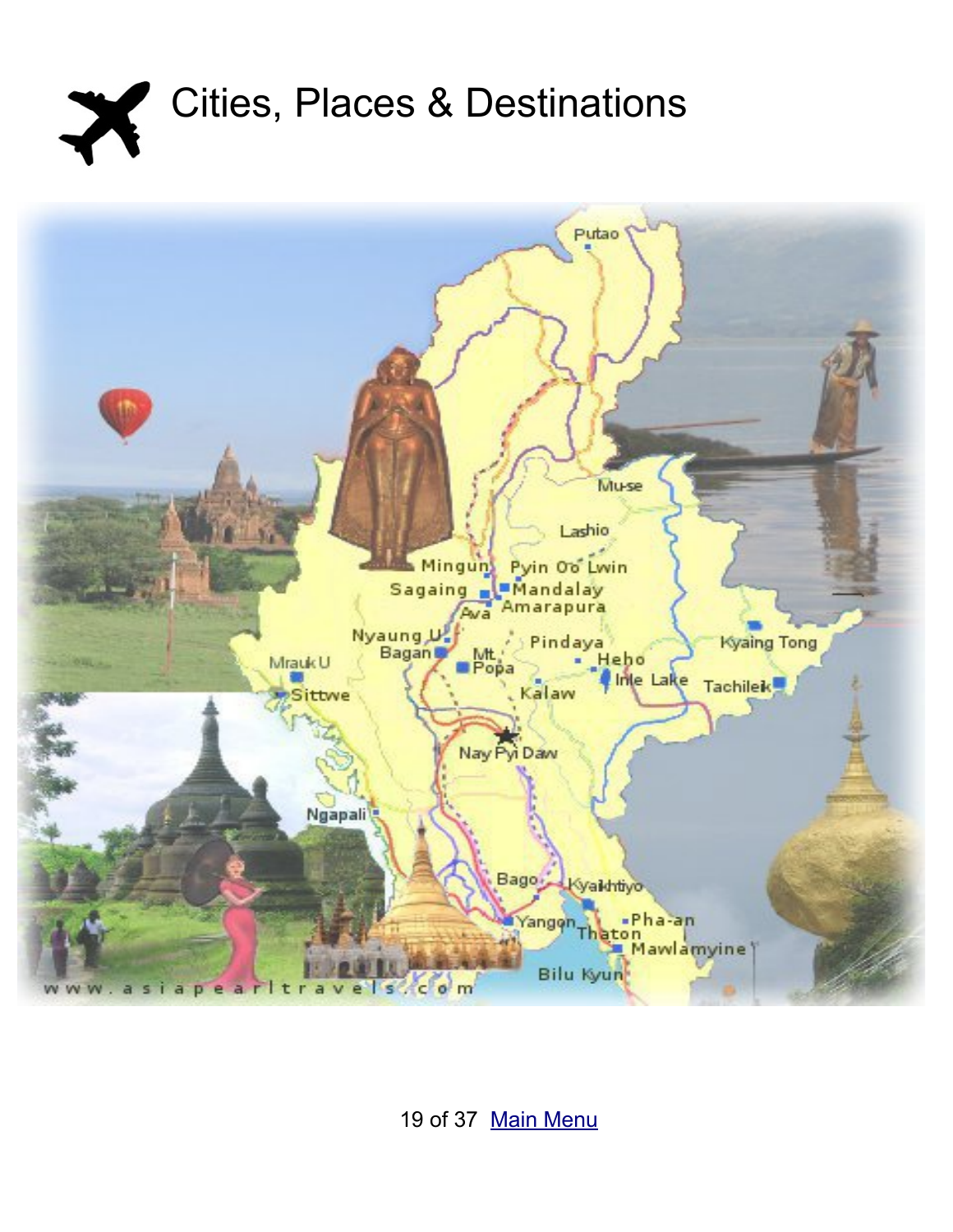This will help you to figure out which long-distance highway bus or other transport to take.

| <u> ဂုန်ကုန်</u> | yan2 gome2                        | Yangon          |
|------------------|-----------------------------------|-----------------|
| ပုဂံ             | ba1-gun2 (spelled pu1 gun2)       | <b>Bagan</b>    |
| ညောင်ဦး          | nyoun2 u3                         | <b>Nyaung U</b> |
| မန္တလေး          | $mun3$ da1-lay3                   | <b>Mandalay</b> |
| အင်းဝ            | in <sub>3</sub> wa1               | Inwa (Ava)      |
| မင်းကွန်း        | $min3$ goon $3$                   | Mingun          |
| အမရပူရ           | a-ma1-ra1 pu2 ra1                 | Amarapura       |
| စစ်ကိုင်း        | za1-ghine3 (spelled as sit kine3) | <b>Sagaing</b>  |
| ပခုက္ကူ          | pa1-khoat ku2                     | <b>Pakkoku</b>  |
| မုံရွာ           | mone2 ywa2                        | <b>Mone Ywa</b> |
| ပြင်ဦးလွင်       | pyin2 u3 lwin2                    | Pyin Oo Lwin    |
| လားရှိုး         | la3 sho3                          | Lashio          |
| မူဆယ်            | mu2 hseare2                       | <b>Muse</b>     |
| ဂ္ဘေလီ           | shway2 li2                        | <b>Shwe Li</b>  |
| တဲဟိုး           | heare3 ho3                        | <b>Heho</b>     |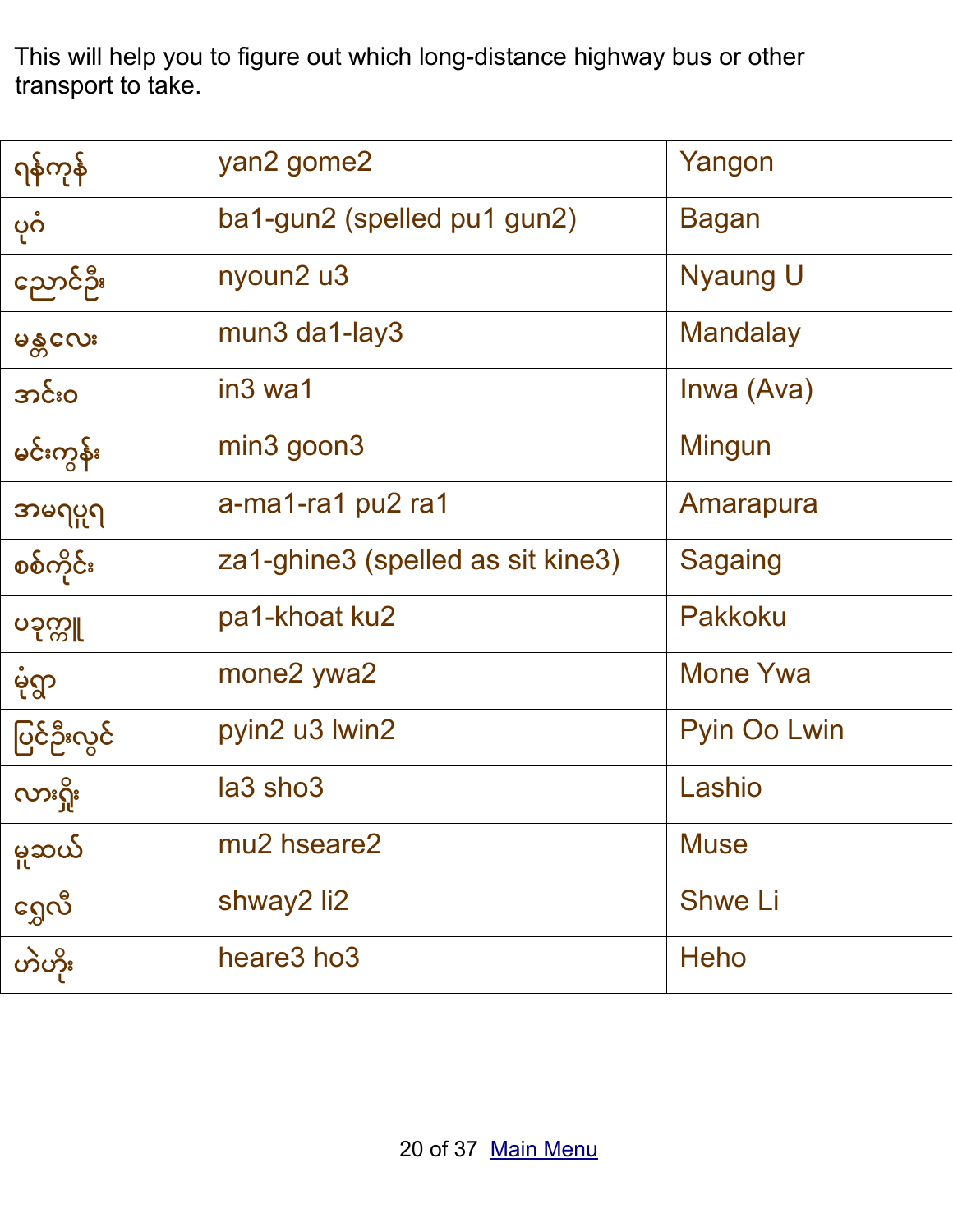| အင်းလေးကန်    | in3 lay3 kun2                 | <b>Inle Lake</b>   |
|---------------|-------------------------------|--------------------|
| ကလော          | ka1-lau3                      | <b>Kalaw</b>       |
| ပင်းတယ        | pin3 da1-ya1                  | Pindaya            |
| တောင်ကြီး     | toun2 ji3                     | Taunggyi           |
| သထုံ          | tha1-htone2                   | <b>Thahton</b>     |
| ကျိုက်ထီးရိုး | kjite hti3 yo3                | Kyaikhtiyo         |
| ကျိုက္ခမီ     | kjite kha1-mi2                | <b>Kyaik Khami</b> |
| မော်လမြိုင်   | mau2 la1-myine2               | <b>Mawlamyine</b>  |
| ဘားအံ         | pfa1-un2 (spelled ba3 un2)    | Hpa-an             |
| ကောင့်သောင်း  | kau1 thoun3                   | Kawthaung          |
| ပဲဒူး         | ba1-go3 (spelled peare3 khu3) | <b>Bago</b>        |
| မြောက်ဦး      | myout u3                      | <b>Mrauk U</b>     |
| ငွေသောင်      | ngway2 hsoun2                 | <b>Ngwe Saung</b>  |
| ချောင်းသာ     | choun3 tha2                   | <b>Chaung Tha</b>  |
| ငပလီ          | nga1-pa1-li2                  | <b>Ngapali</b>     |
| နေပြည်တော်    | nay2 pyi2 dau2                | Nay Pyi Taw        |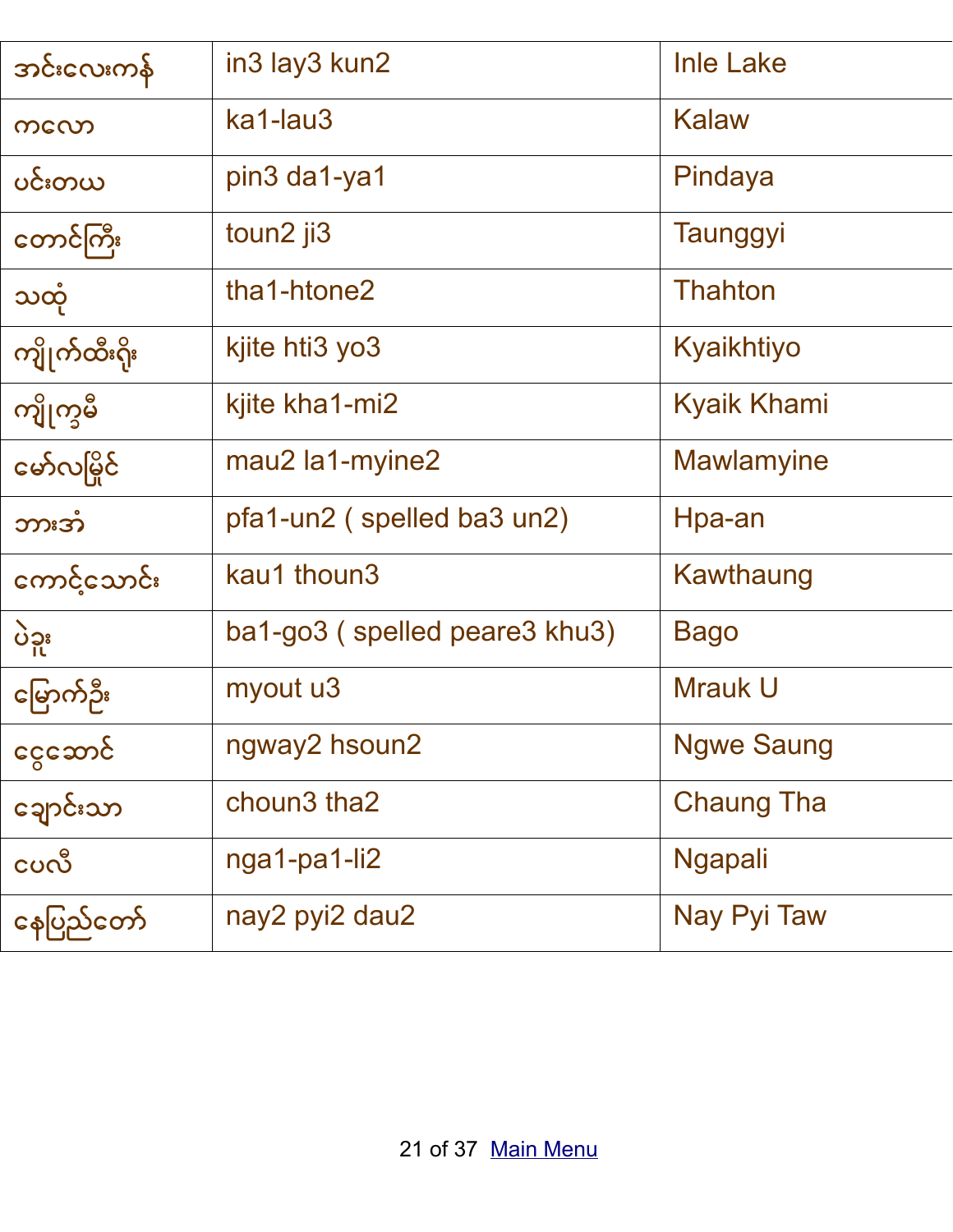| မန္တလေးသွားချင်လို့                        | mun3-da1-lay3<br>thwa3 chin2 lo1                             | I'd like to go to Mandalay.                                        |
|--------------------------------------------|--------------------------------------------------------------|--------------------------------------------------------------------|
| မန္တလေးသွားတဲ့ကား<br>ရှိလား                | $mun3$ -da1-lay3<br>thwa3 deare1 ka3<br>shi1 la3             | Are there buses that go to<br>Mandalay?                            |
| <u>နေ့တိုင်းထွ</u> က်လား                   | nay1-dine3 htwet la3                                         | Do they leave every day?                                           |
| <u>ဒီနေ့ထွ</u> က်လား                       | <u>de2-nay1</u> htwet la3                                    | Is there one that leaves<br><u>todav</u> ?                         |
| <u>ဘယ်</u> အချိ န်ထွက်လဲ                   | beare2 a-chain2<br>htwet leare3                              | What time does it leave?                                           |
| မန္တလေးကိ <u>ုဘယ်</u> အချိ န်<br>ကေက်လဲ    | $mun3$ -da1-lay $3$ go $2$<br>beare2 a-chain2<br>yout leare3 | What time does it arrive<br>Mandalay?                              |
| ကားလက်မှတ်<br>ဒီမှာရောင်းလား               | ka3 let-hmut<br>de2 hma2 youn3 la3                           | Are bus tickets sold here?<br>$ka3$ = vehicle<br>let-hmut = ticket |
| <mark>ရထား</mark> လက်မှတ်<br>ဘယ်မှာဝယ်ရမလဲ | ya1-hta3 let-hmut<br>beare2 hma2 weare2<br>ya1 ma1-leare3    | Where can I buy train<br>tickets?                                  |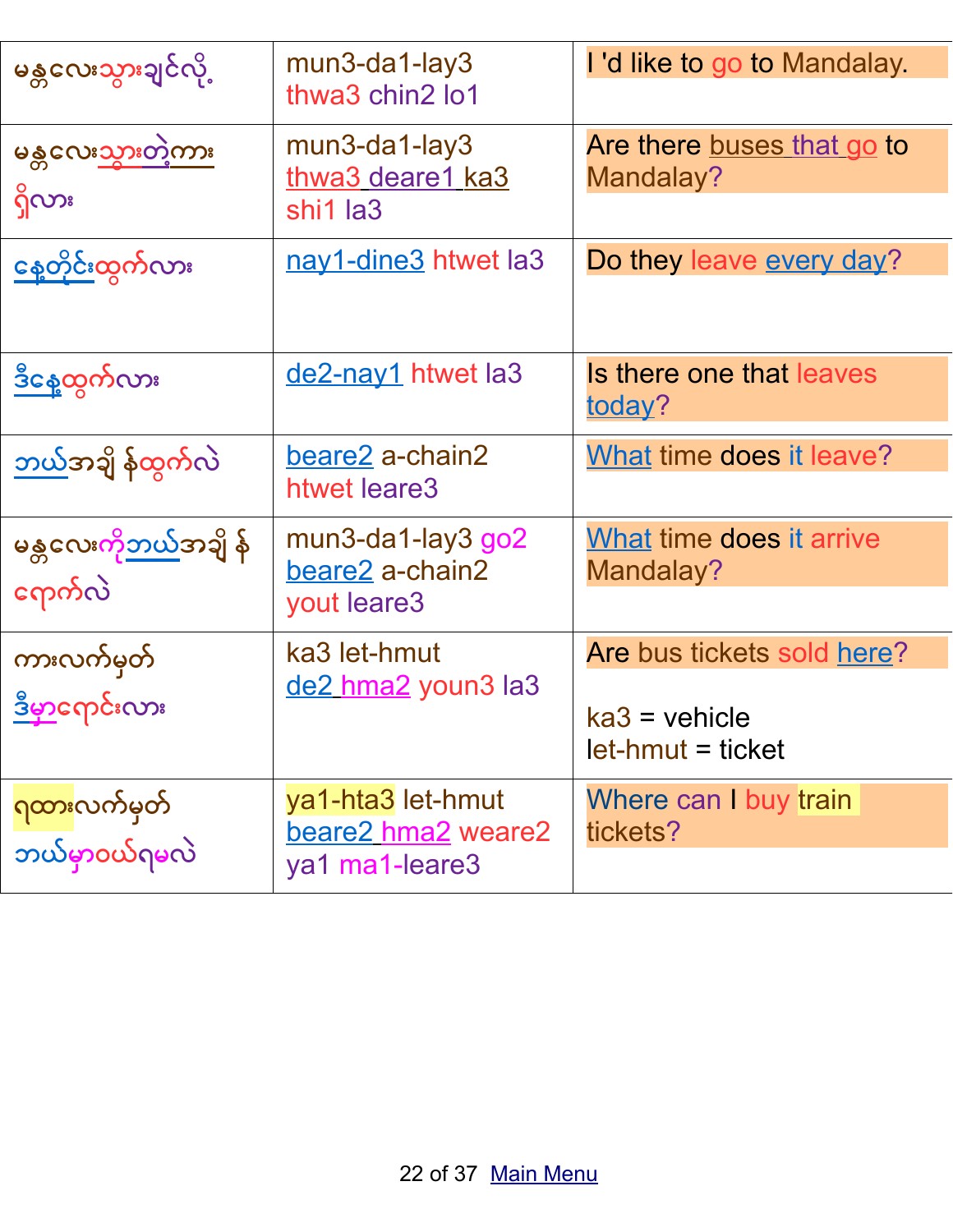<span id="page-22-0"></span>

| ဂေသောက်ချင်တယ်    | yay2 thout chin2 deare2         | I want to drink water.                         |
|-------------------|---------------------------------|------------------------------------------------|
| ထမင်းစားချင်တယ်   | hta1-min3 sa3 chin2<br>deare2   | I want to eat<br>(rice).                       |
| ဆင်းချင်တယ်       | hsin3 chin2 deare2              | I want to get down<br>(from the vehicle).      |
| အိမ်သာသွားချင်တယ် | ain2-dtha2 thwa3 chin2<br>deare | I want to go to the toilet.                    |
| ပုန်းခေါ် ချင်တယ် | pfone3 khau2 chin2<br>deare2    | I want to make a phone<br>call.                |
| လက်မှတ်ဝယ်ချင်တယ် | let-hmut weare2 chin2<br>deare2 | I want to buy a ticket.                        |
| စက်ဘီးငှားချင်တယ် | set-bain3 hnga3 chin2<br>deare2 | I want to rent a bicycle.                      |
| ဝင်ကြည့်ချင်တယ်   | win2 kji1 chin2 deare2          | I want to go inside and<br><u>take a look.</u> |
| ဒါလိုချင်တယ်      | da2 lo2-chin2 deare2            | want this one                                  |
| ကြည့်ချင်သေးတယ်   | kji1 chin2 thay3 deare2         | I still want to take a look.                   |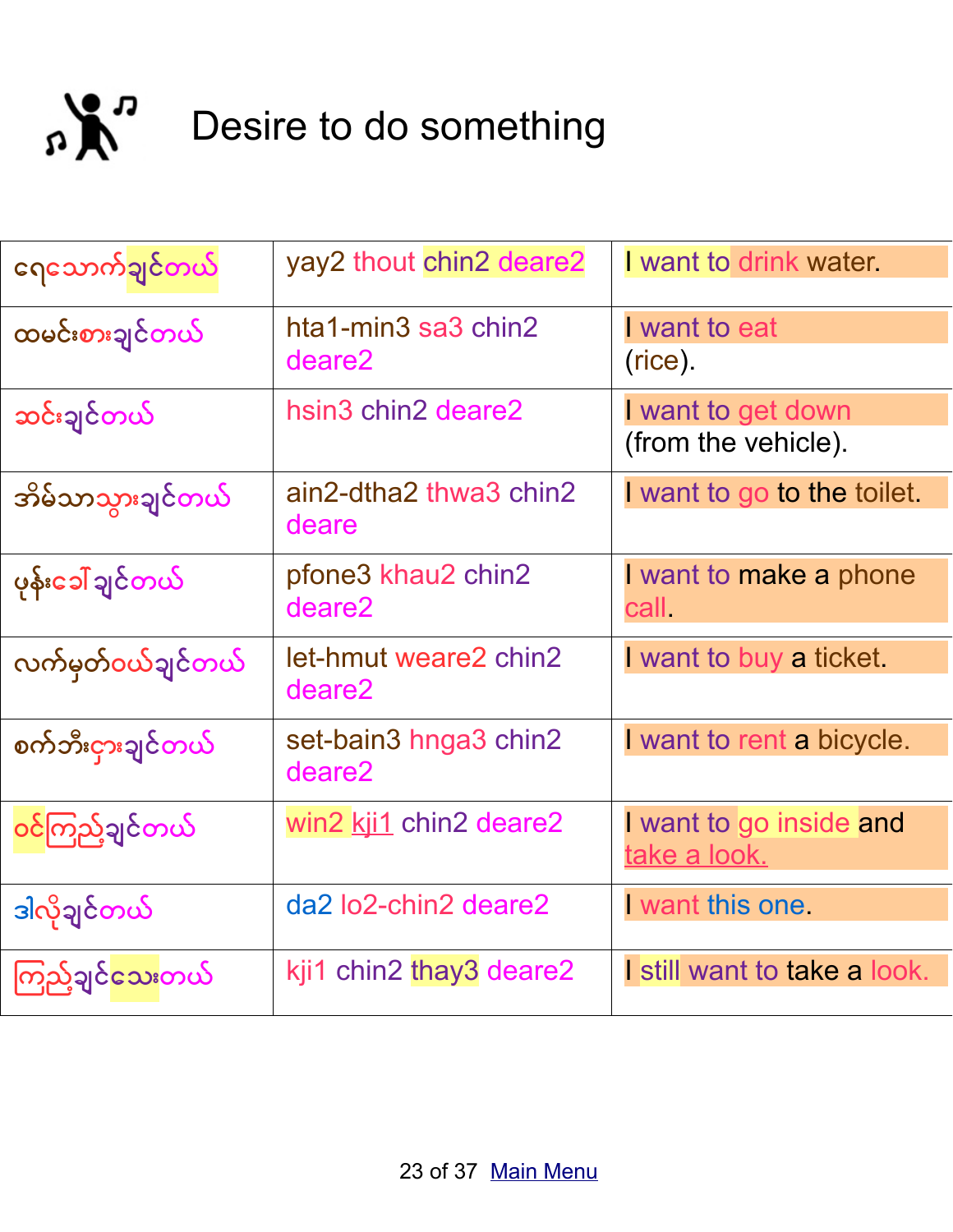| နားချင်တယ်          | na3 chin2 deare2         | I want to rest.                            |
|---------------------|--------------------------|--------------------------------------------|
| မောပြီ              | mau3 byi2                | <b>l</b> am tired<br>(and enough already). |
| ပြန်ချင်ပြီ         | pyan2 chin2 byi2         | I want to go back<br>(already).            |
| တော်ပြီ             | tau2 byi2                | I have had enough.<br>(to be enough)       |
| နားချင်ပြီ          | na3 chin2 byi2           | I am tired and want to<br>rest already     |
| <u> အိပ်ချင်ပြီ</u> | ate chin2 byi2           | I want to go to sleep                      |
| မသွားချင်တော့ဘူး    | ma1-thwa3 chin2 dau1 bu3 | I no longer want to go                     |
| မစားချင်တော့ဘူး     | ma1-sa3 chin2 dau1 bu3   | I no longer want to eat                    |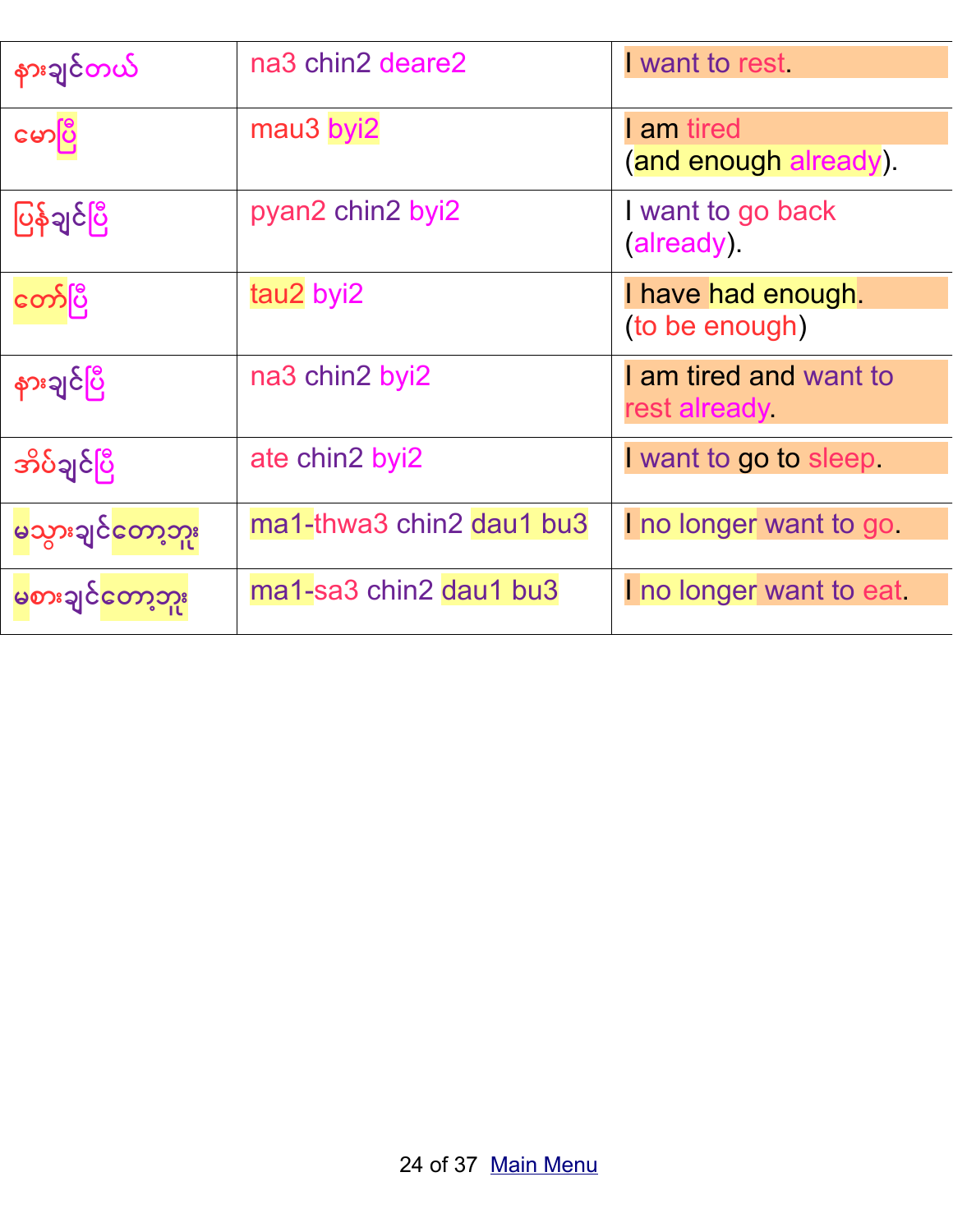

# <span id="page-24-0"></span>**Asking Questions**

| ဘာလဲ                               | ba2 leare3              | What? What's the matter?                     |
|------------------------------------|-------------------------|----------------------------------------------|
| ဘာပြစ်လို့လဲ                       | ba2 pfyit lo1 leare3    | What reason? Why?                            |
|                                    |                         | What $+$ happens $+$<br>reason because $+$ ? |
| <u>ဘာလုပ်ရမလဲ</u>                  | ba2 loat ya1 ma1-leare3 | What should I do?                            |
|                                    |                         | (asking procedures)                          |
|                                    |                         | What $+$ do $+$ should?                      |
| ဘာ <mark>ဆက်လုပ်<u>ရမလ</u>ဲ</mark> | ba2 hset loat ya1       | What's the next step?                        |
|                                    | ma1-leare3              | How should I proceed?                        |
|                                    |                         | What + continue + $do +$<br>should?          |
| ဘယ်ဟာလဲ                            | beare2 ha2 leare3       | <b>Which one?</b>                            |
|                                    |                         |                                              |
| ဘယ်သူလဲ                            | beare2 dthu2 leare3     | Which person? Who?                           |
|                                    |                         | Which $+$ he $+$ ?                           |
| ဘယ်မှာလဲ                           | beare2 hma2 leare3      | <b>Where?</b>                                |
|                                    |                         | Where $+ at + ?$                             |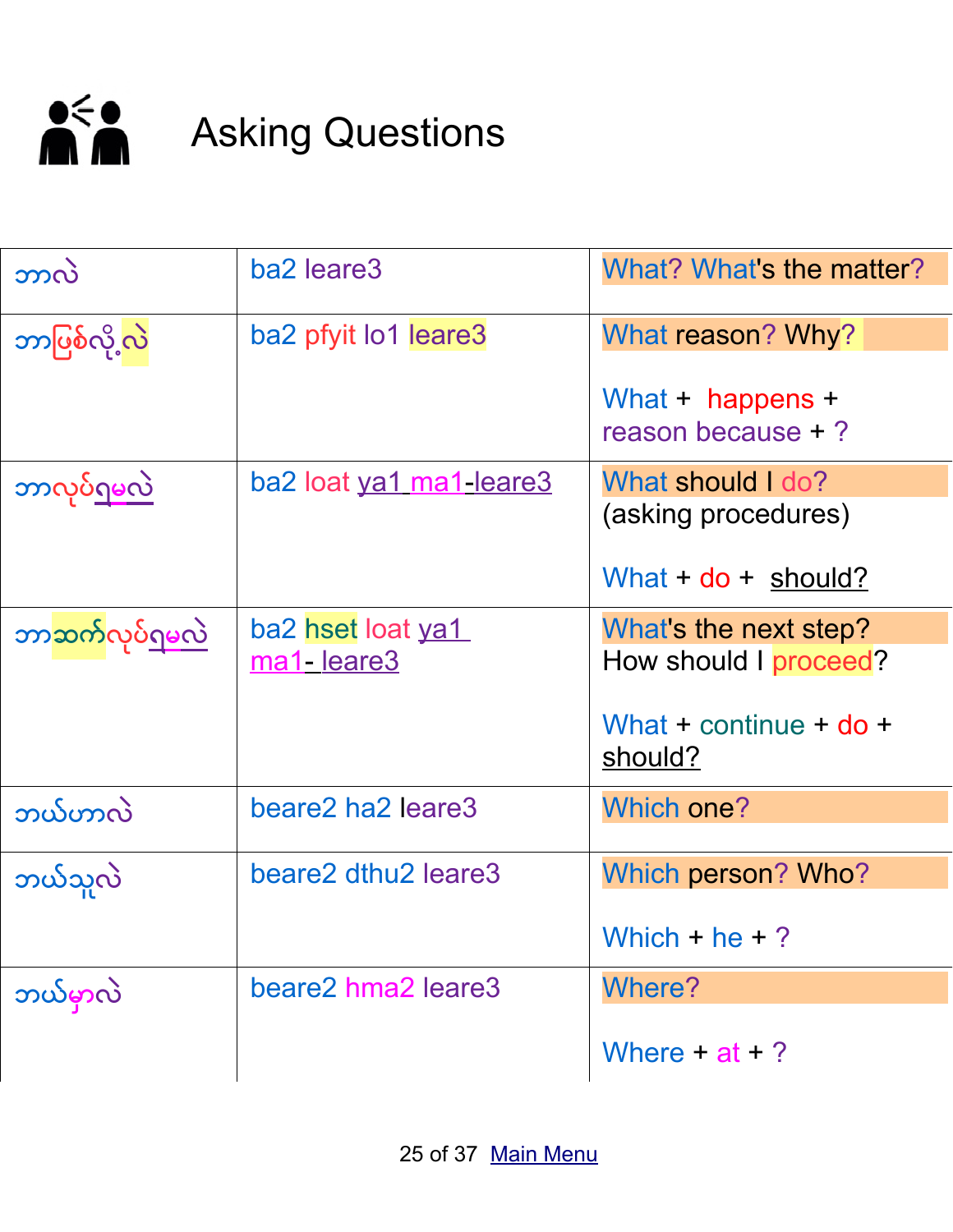| ဘယ်နားမှာလဲ          | beare2 na3 hma2 leare3         | Nearby where?                            |
|----------------------|--------------------------------|------------------------------------------|
|                      |                                | Where + nearby + $at + ?$                |
| $\Omega$             | ya1                            | obtain; can be done;<br>available; ready |
| <u>ဘယ်မှာ၀ယ်ရမလဲ</u> | beare2 hma2                    | Where can I buy (ticket, etc.)?          |
|                      | weare2 ya1 ma1-leare3          | Where $+$ at $+$ buy $+$ should?         |
| <u>ဘယ်သွားရမလဲ</u>   | beare2<br>thwa3 ya1 ma1-leare3 | Where to go (and do<br>something)?       |
|                      |                                | Where $+$ go $+$ should?                 |
| ဘယ်တော့ရမလဲ          | beare2 dau1                    | When can I get (something)?              |
|                      | ya1 ma1-leare3                 | When + $get + will + ?$                  |
| ဘယ်တော့လဲ            | beare2 dau1 leare3             | When will it be?                         |
|                      |                                | When $+$ ?                               |
| ဘယ်တော့လာမလဲ         | beare2 dau1 la2<br>ma1-leare3  | When will you (or anything)<br>come?     |
|                      |                                | When $+$ come $+$ will $+$ ?             |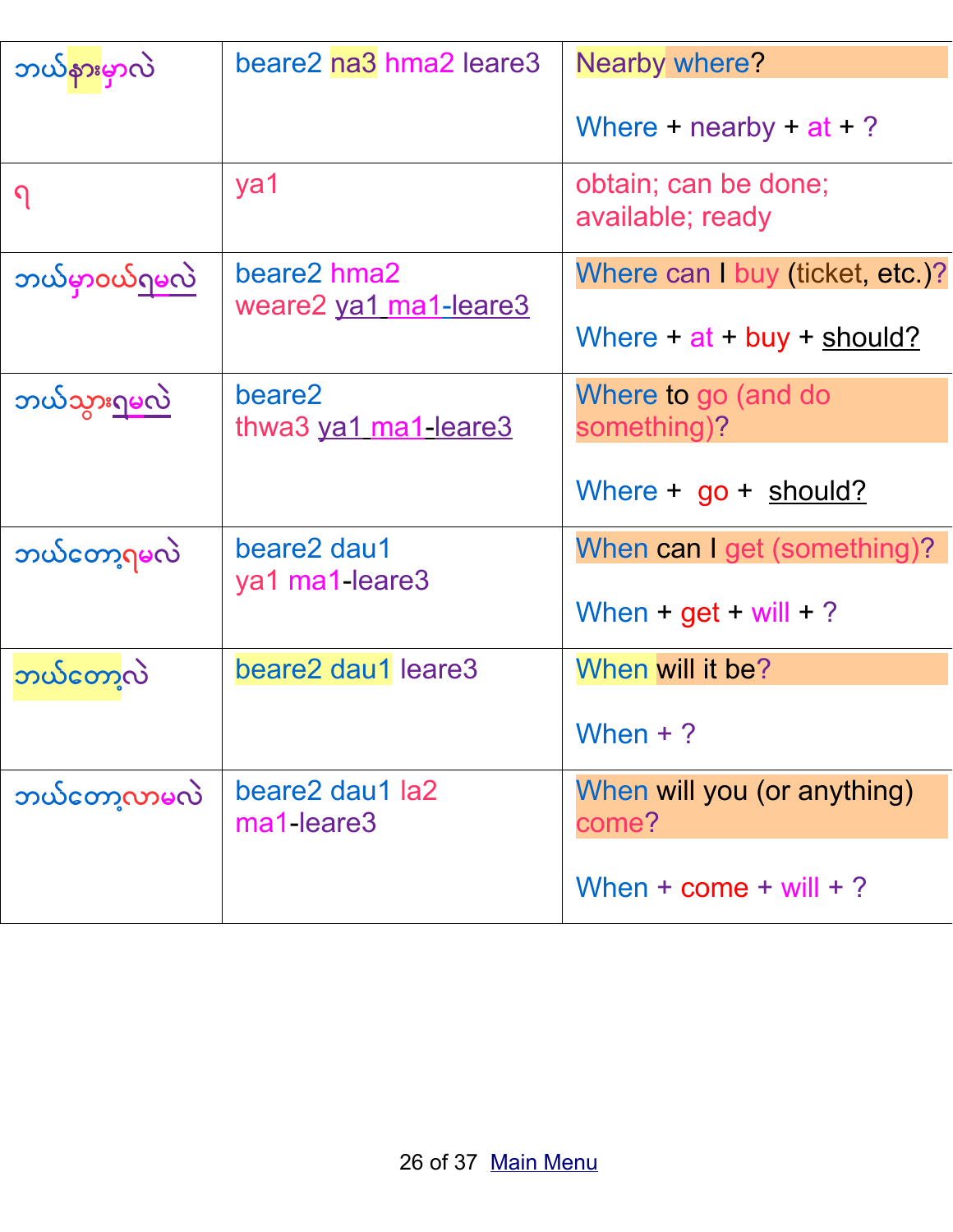| ဘယ်တော့ထွက်မလဲ                 | beare2 dau1<br>htwet ma1-leare3     | When will (you, bus, etc.)<br>depart? |
|--------------------------------|-------------------------------------|---------------------------------------|
|                                |                                     | When + leave + will + ?               |
| ဘယ်တော့သွားမလဲ                 | beare2 dau1<br>thwa3 ma1-leare3     | When will you (one person)<br>go?     |
|                                |                                     | When $+$ go $+$ will $+$ ?            |
| ဘယ်တော့                        | beare2 dau1<br>thwa3 ja1 ma1-leare3 | When will we or you (plural)<br>go?   |
| သွားကြမလဲ                      |                                     | When + $go + plural + will + ?$       |
| ဘယ်လောက်လဲ                     | beare2 lout leare3                  | How much?                             |
| ဘယ်လိုလဲ                       | beare2 lo2 leare3                   | How (is the situation)?               |
|                                |                                     | $How + ?$                             |
| ဘယ်လိုသွားရမလဲ                 | beare2 lo2                          | How to go there?                      |
|                                | thwa1 ya1 ma1-leare3                | $How + go + should?$                  |
| <u>ဘယ်လိုလုပ်ရမလဲ</u>          | beare2 lo2                          | How to do (something)?                |
|                                | <u>loat ya1 ma1-leare3</u>          | $How + do + should?$                  |
| ဘယ်လိ <mark>ုလုပ်ကြမ</mark> လဲ | beare2 lo2                          | How now? What should we do            |
|                                | loat ja1 ma1-leare3                 | now?                                  |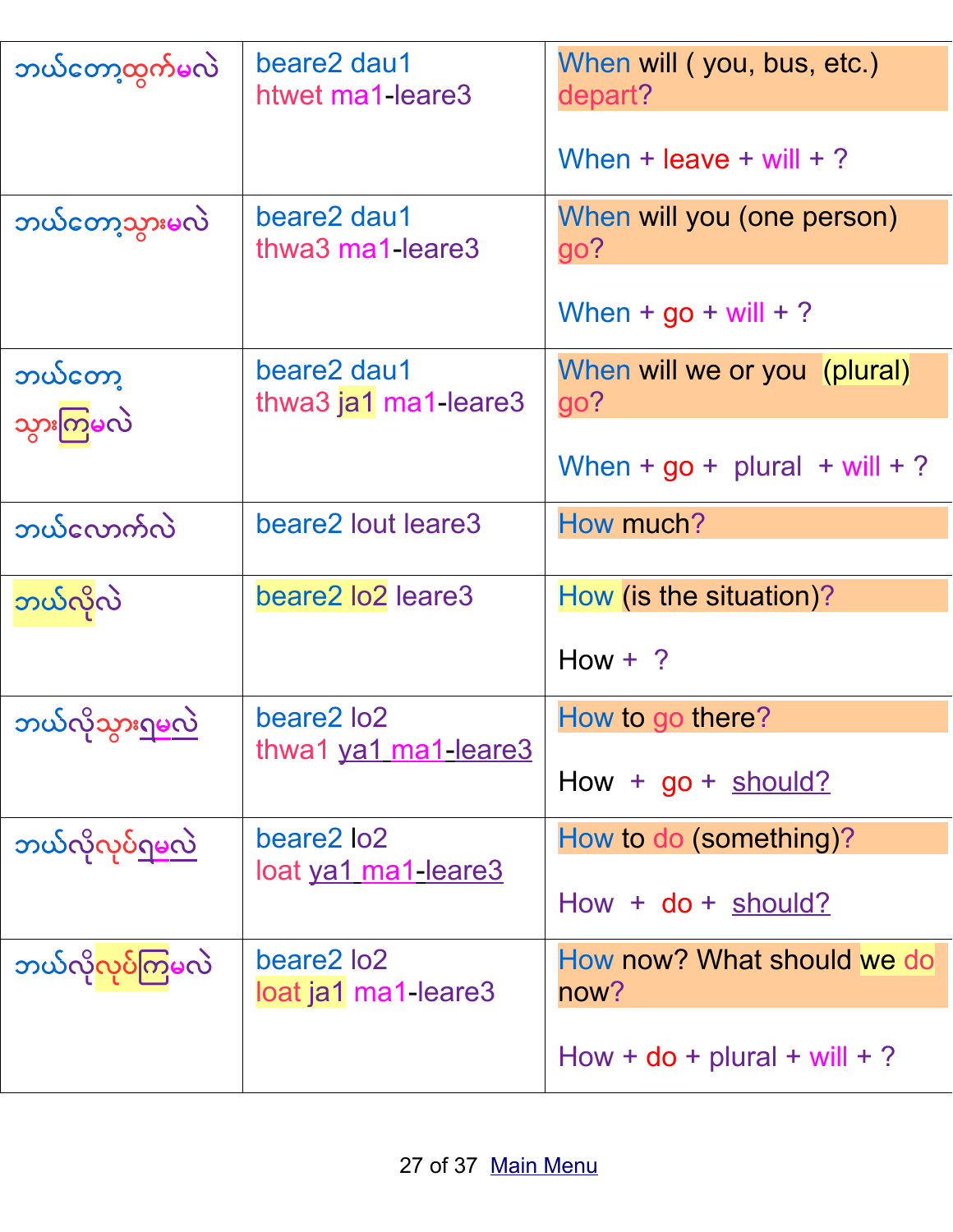| ဘယ်နယောက်လဲ      | beare2 hna1-yout leare3                 | How many people?                                                         |
|------------------|-----------------------------------------|--------------------------------------------------------------------------|
|                  |                                         | How many + numerical<br>classifier for people $+$ ?                      |
| ဘယ်နပုလင်းမှာမလဲ | beare2 hna1-pa1-lin3<br>hma2 ma1-leare3 | How many bottles (should<br>we order?                                    |
|                  |                                         | How many + numerical<br>classifier for bottles + order<br>$+$ will $+$ ? |
| ဘယ်န၁န်းယူမလဲ    | beare2 hna1-khan3 yu2<br>ma1-leare3     | How many rooms (will you)<br>take ?                                      |
|                  |                                         | How many + numerical<br>classifier for rooms + take +<br>will $+$ ?      |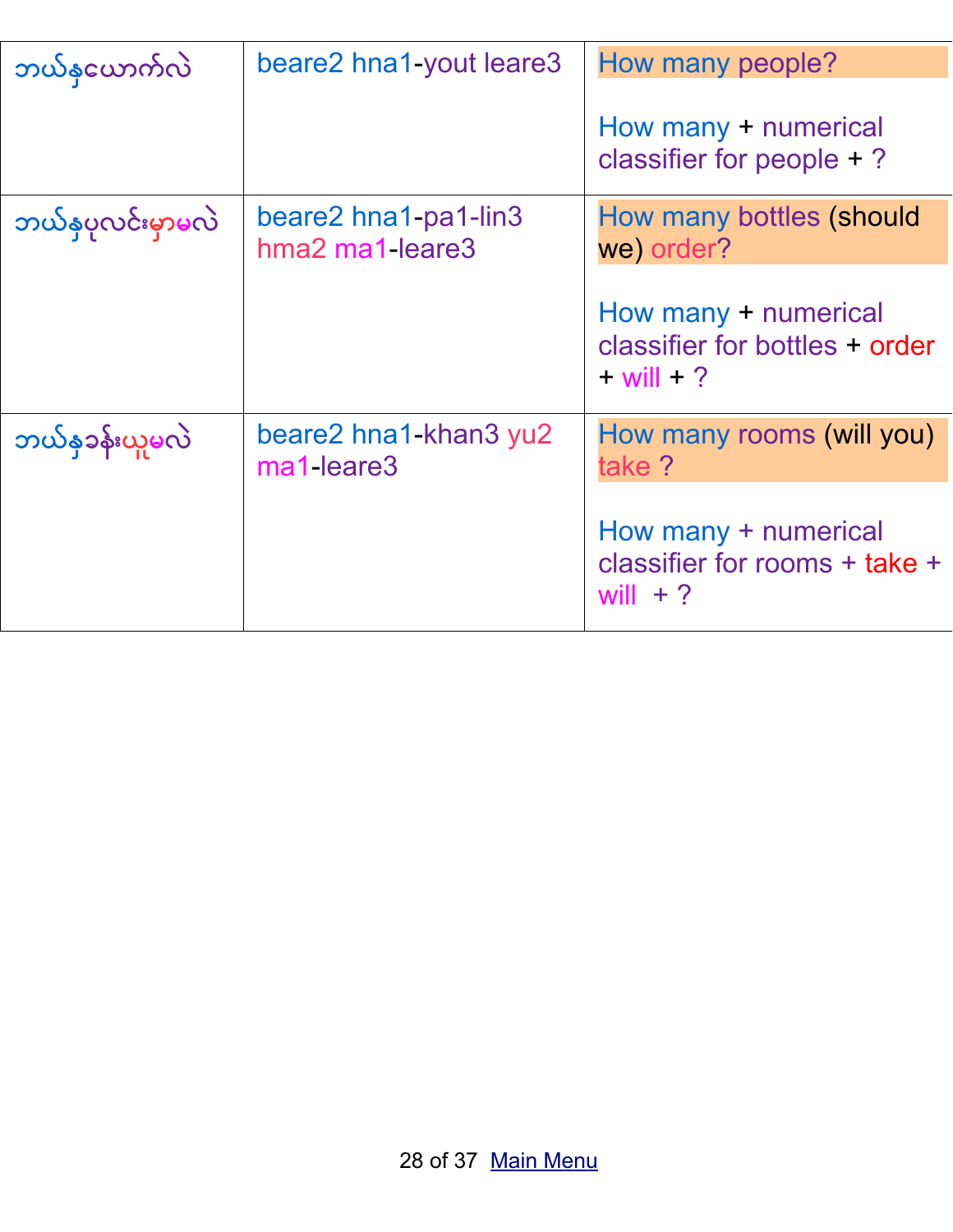

## <span id="page-28-0"></span>Greetings, Basic Conversation, and saying Good-bye

| တွေ့ ဂုတာ<br>ဝမ်းသာပါတယ် | tway1 ya1 da2<br>wun3 tha2 ba2 deare2 | Glad to meet you! (be happy)                       |
|--------------------------|---------------------------------------|----------------------------------------------------|
| နာမည်                    | nun2-meare2                           | What's your name?                                  |
| ဘယ်လိုခေါ်လဲ             | beare2-lo2 khau2<br>leare3            | (name+how+call)                                    |
| ဘာလူမျိုးလဲ              | ba2 lu2-myo3 leare3                   | What ethnic race (nationality)<br>are you?         |
| ဘယ်မှာနေလဲ               | beare2 hma2                           | Where do you live?                                 |
|                          | nay2 leare3                           |                                                    |
| ဘယ်မှာတည်းလဲ             | beare2 hma2                           | Where do you stay?                                 |
|                          | teare3 leare3                         |                                                    |
| နေကောင်းလား              | nay2-koun3 la3                        | How are you?                                       |
|                          |                                       |                                                    |
| နေကောင်းကြလား            | nay2-koun3 ja1 la3                    | How are you (plural)?                              |
| ကျေးဇူးတင်ပါတယ်          | Kjay3-zu3                             | Thank you!                                         |
| ו ד                      | tin2 ba2 deare2                       |                                                    |
| အားနာလိုက်တာ             | ah3-na2 lite da2                      | I am so grateful for your help<br>and hospitality. |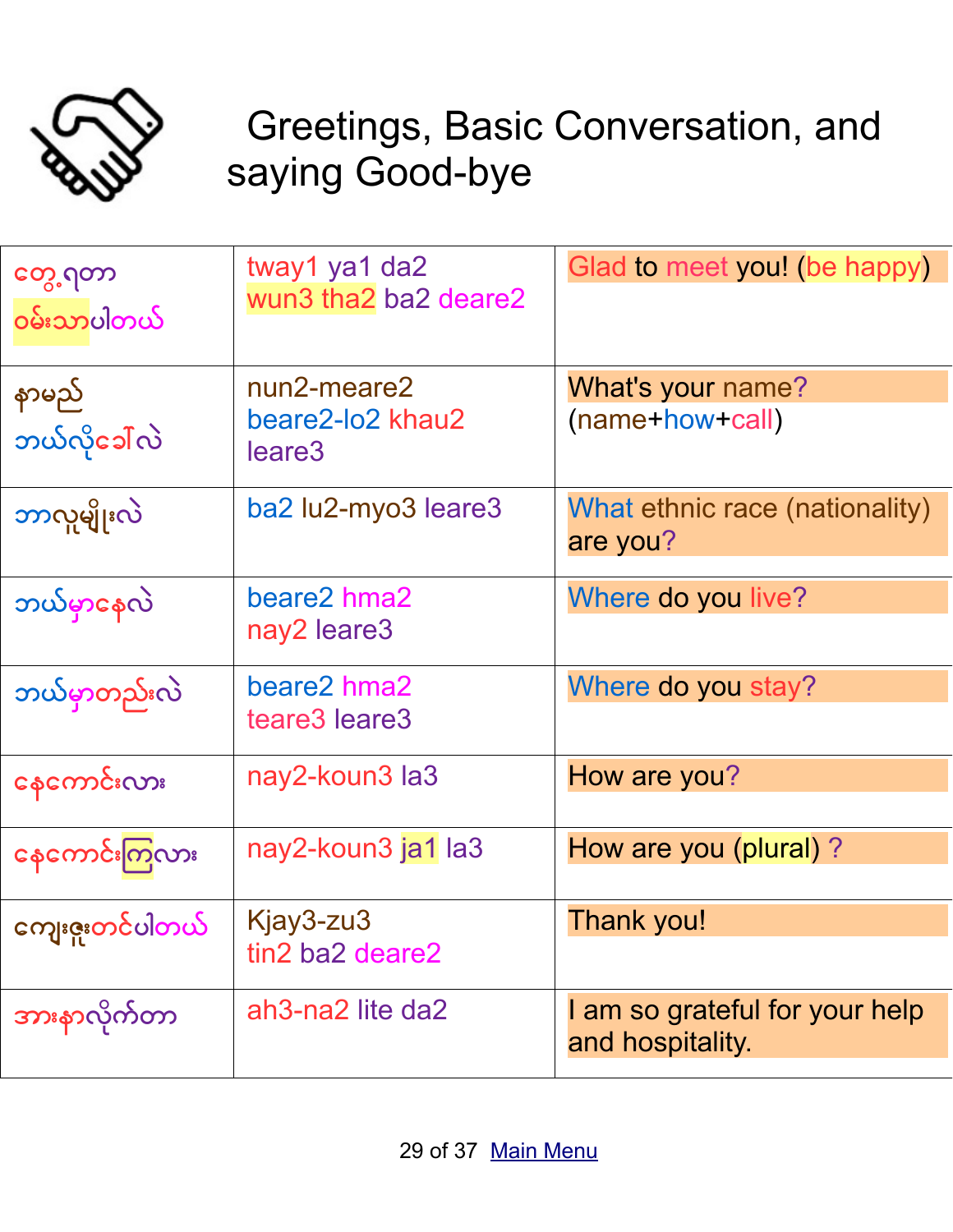| သိပ်ကောင်းတာပဲ                   | thate koun3 da2<br>beare3                  | It is (was) very good!                      |
|----------------------------------|--------------------------------------------|---------------------------------------------|
| သိပ်လှတာပဲ                       | thate hia1 da2 beare3                      | Very pretty!                                |
| လာပါဦး                           | la2 ba2 ome3 (spelled<br>as "u3".)         | Please come!                                |
| စားပါဦး                          | sa3 ba2 ome3                               | Please eat! Won't you have<br>some?         |
| စားကောင်းရဲ့လား                  | sa3 koun3 yeare1 la3                       | How's the food? Delicious?                  |
| ဖျော်ရည်သောက် <mark>ပါ</mark> ဦး | pfyau2-yay2 thout ba2<br>ome3              | Please have some beverages.<br>(to drink)   |
| $\hat{\Omega}$                   | shi1                                       | to be present; to have;<br>count up to      |
| အသက်ဘယ်လောက်<br>ရှိပြီလဲ         | a-thet beare2 lout<br>shi1 byi2 leare3     | How old are you?<br>$(age + how much)$      |
| အိမ်ထောင်ရှိပြီလား               | ain2-doun2 shi1 byi2<br>la3                | Are you married?<br>(family life + have +?) |
| ဘာအလုပ်လုပ်သလဲ                   | ba2 a-loat loat<br>dtha1-leare3            | What do you do for living?<br>(iob)         |
| ဘယ်မှာ<br>အလုပ်လုပ်သလဲ           | beare2-hma2<br>a-loat loat<br>dtha1-leare3 | Where do you work?                          |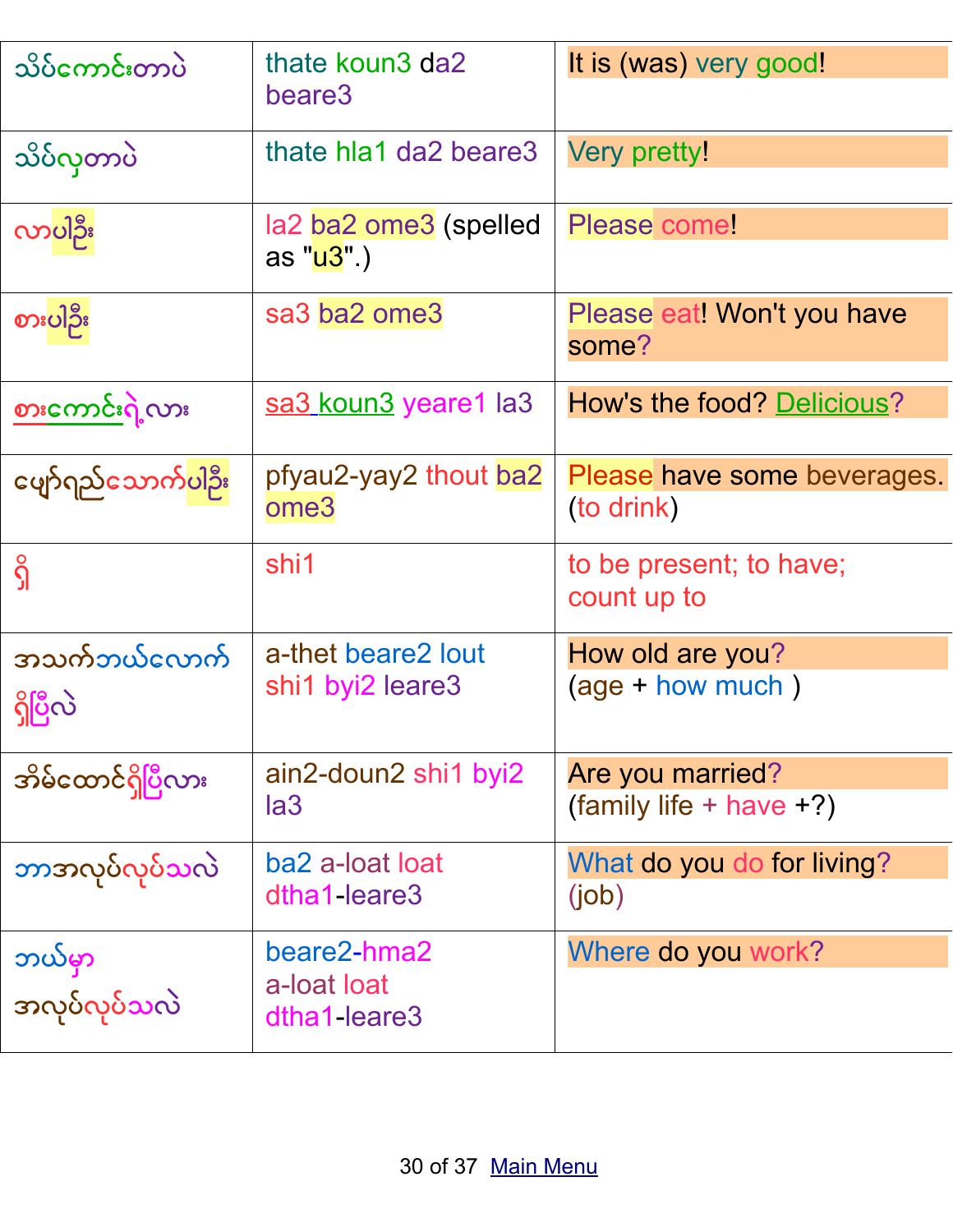| အဆင်ပြေကြရဲ့လား                 | a-hsin2 pyay2<br>ja1 yeare1 la3              | Is everything going well for<br>you?                     |
|---------------------------------|----------------------------------------------|----------------------------------------------------------|
| သင္မေတာင္ၿမင္မေကာ<br>ရှိသေးလား  | a-pfay2 <u>a-may2</u> gau3<br>shi1 thay3 la3 | How are your parents?<br>Father and mother still living? |
| စိတ် <mark>မကောင်း</mark> ပါဘူး | sate ma1-koun3 ba2<br>bu3                    | Sorry to hear that.<br>$(\text{feeling} + \text{bad})$   |
| ကလေးကောရှိပြီလား                | kha1-lay3 gau3<br>shi1 byi2 la3              | Do you have kids already?<br>(as well?)                  |
| ဘာ၀ါသနာပါလဲ                     | ba2 wa2-dtha1-na2<br>pa2 leare3              | Do you have hobbies?<br>What are they?                   |
| သီချင်းဆိုတတ်လား                | tha1-chin3 hso2 tut la3                      | Do you know how to sing?<br>Can you sing songs?          |
| ဒါဆိုရင်<br>ကောင်းတာပေါ့        | da2 hso2-yin2<br>koun3 da2 bau1              | Then, that's great!                                      |
| ကြားပူးသလိုပဲ                   | <u>kja3 bu3</u> dtha1-lo2<br>beare3          | Seems like I have heard of it<br>before.                 |
| နိုင်ငံခြားရောက်ဖူးလား          | nine2-ngan2-ja3<br>yout bu <sub>3</sub> la3  | Have you been to abroad<br>before?                       |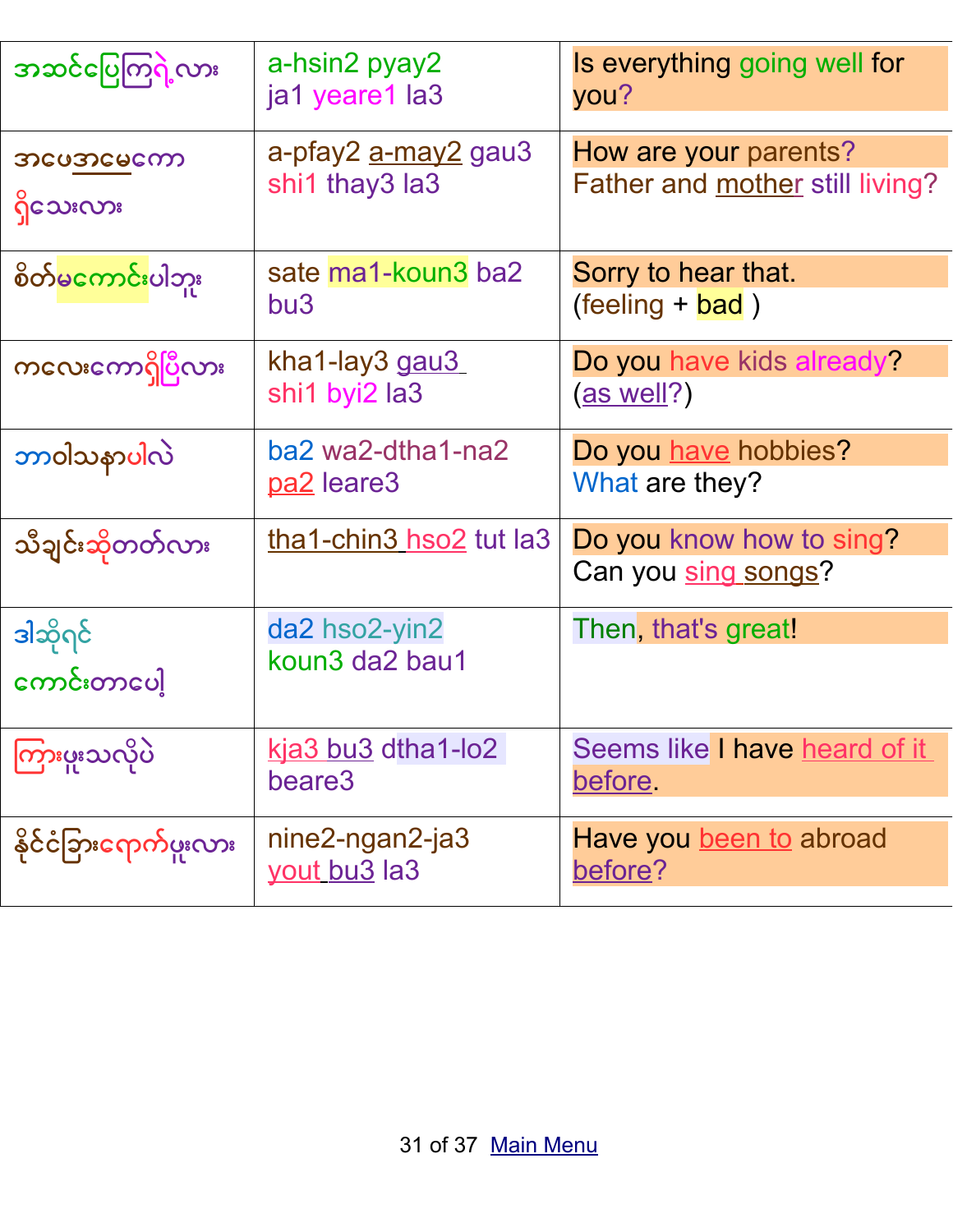| က်လှုဂျံ က်လှုဂျံ            | hote-pa1, hote-pa1                     | <b>Absolutely!</b>                          |
|------------------------------|----------------------------------------|---------------------------------------------|
| ညော် ဟုတ်ကဲ့                 | au2, hote-keare1                       | Oh! OK!                                     |
| ညြော် ဟုတ်လား                | au2, hote la3                          | Oh, is that right?                          |
| ဟုတ်တာပေါ့                   | hote da2 bau1                          | I see. I agree with you.<br>(correct / yes) |
| သွားပါဦးမယ်                  | thwa3 ba2 ome3<br>meare2               | Well, I've got to go                        |
| သွားတော့မယ်                  | thwa3 dau1 meare2                      | It's time for me to go                      |
| သွားမယ်                      | thwa3 meare2                           | good-bye!                                   |
| ခွင့်ပြုပါဦးနော်             | khwin1-pyu1 ba2<br>ome3 nau2           | Please let me be excused<br>now.            |
| နောက်ပြန်တွေ့ကြ<br>သေးတာပေါ့ | nout pyan2 tway1 ja1<br>thay3 da2 bau1 | See you again next time.                    |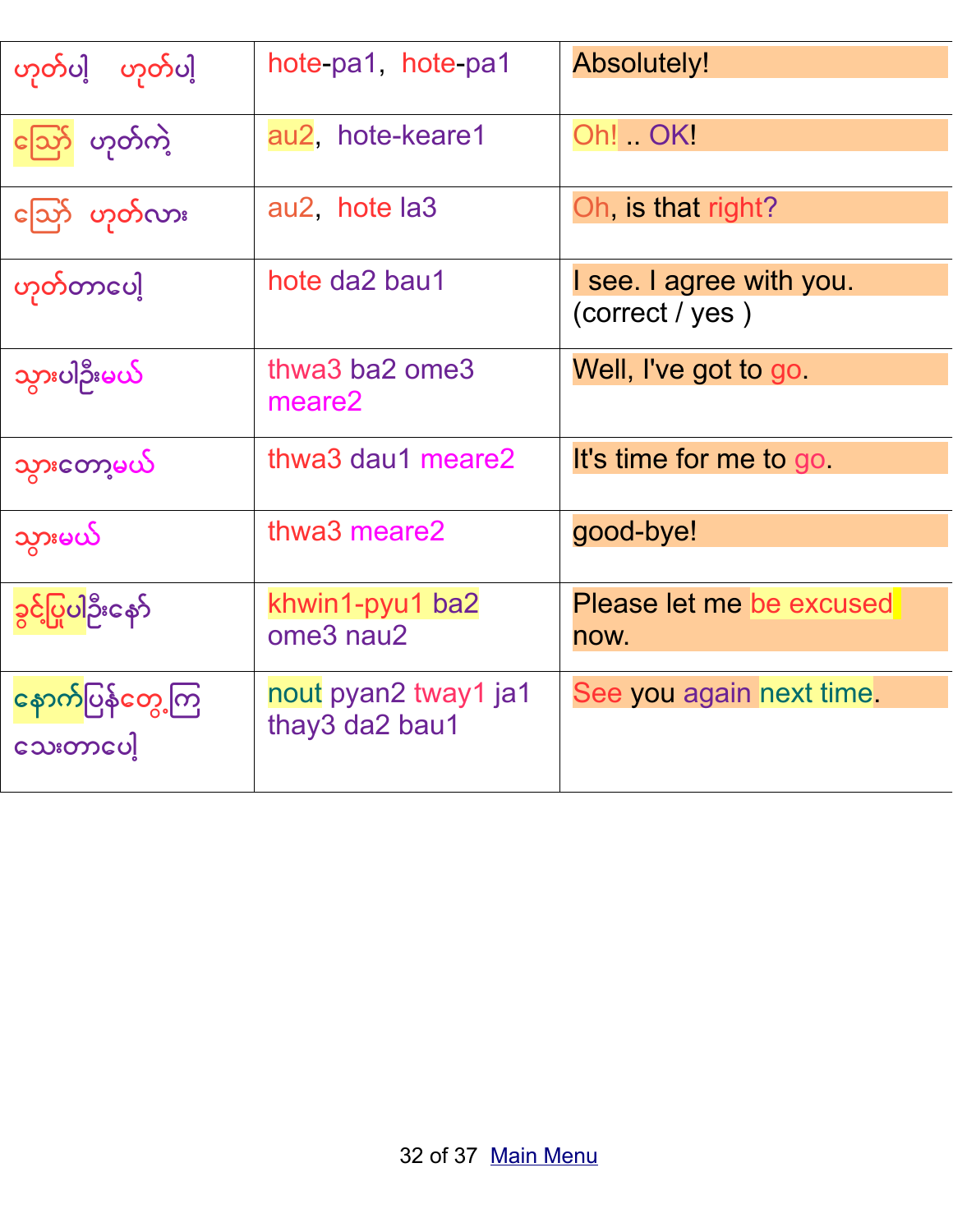

### <span id="page-32-0"></span>Tone Reference Table

| Ah1             | "a" in "art" with silent "rt"       |
|-----------------|-------------------------------------|
| Ah <sub>2</sub> | "ar" in "Argentina" with silent "r" |
| Ah <sub>3</sub> | "ar" in "Artist" with slilent "r"   |
| De1             | "de" in "deep" with silent "p"      |
| De <sub>2</sub> | "de" as in "demote"; "demand"       |
| De <sub>3</sub> | "dee" as in "deer"; "decent"        |
| Ko1             | "colt" with silent "It"             |
| Ko <sub>2</sub> | as in "co-author"; "cocaine"        |
| Ko <sub>3</sub> | "cold" wit silent "ld"              |
| Yu1             | "u" in "Youth" with silent "th"     |
| Yu <sub>2</sub> | "u" as in "university"; "utensil"   |
| Yu <sub>3</sub> | "u" as in "user"; "Unix"            |
| Shun1           | as in "shunt" with silent "t"       |
| Shun2           | "shun" as in "chandelier"           |
| Shun3           | as in "shun"                        |
| Au1             | as in "auction"                     |
| Au <sub>2</sub> | as in "Australia"; "auditor"        |
| Au <sub>3</sub> | as in "August"                      |
|                 |                                     |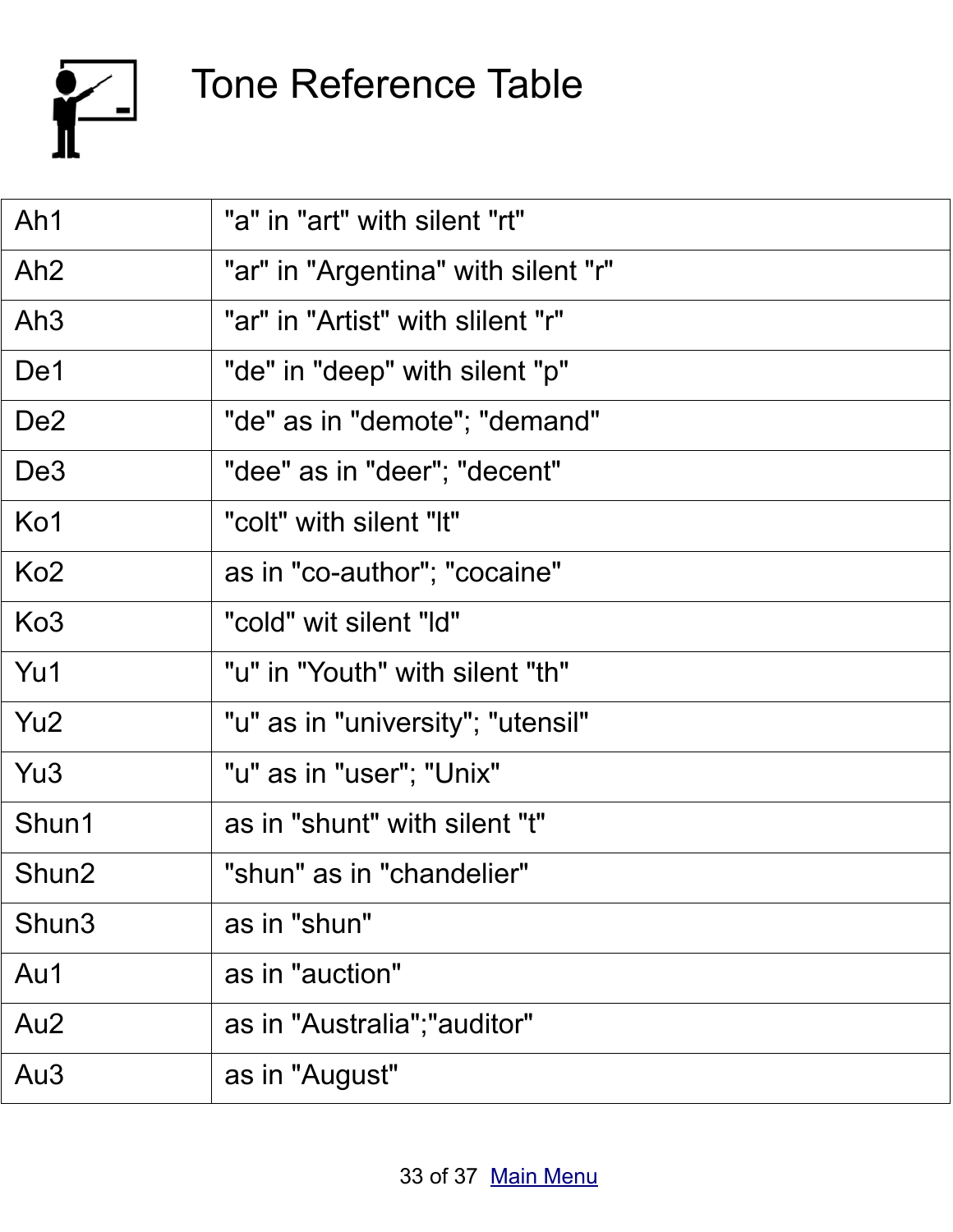| May1               | "maize" with silent "ze"             |
|--------------------|--------------------------------------|
| May2               | "may" as in "May I?"                 |
| May3               | "ay" in "amazing"                    |
| Sin1               | "sink" with silent "k"               |
| Sin <sub>2</sub>   | "sin" as in "sincerely"              |
| Sin <sub>3</sub>   | "sin" as in "sinful"; "Singapore"    |
| Un1                | "aunt" with silent "t"               |
| Un2                | "un" in "understanding"; "untie"     |
| Un3                | "un" as in "under"                   |
| Meare1             | "melt" with silent "It"              |
| Meare <sub>2</sub> | "mel" in "Melbourne" with silent "I" |
| Meare3             | "mare" of "nightmare"                |
| Tain1              | "taint" with silent "t"              |
| Tain2              | "tain" as in "Captain"               |
| Tain <sub>3</sub>  | "tain" as in "maintain"              |
| Bine1              | "Bryant" without "r"                 |
| Bine <sub>2</sub>  | as in "carbine"                      |
| Bine3              | as in "combine"                      |
| Dome1              | as in "don't"                        |
| Dome <sub>2</sub>  | as in "domain"                       |
| Dome <sub>3</sub>  | as in "dome"                         |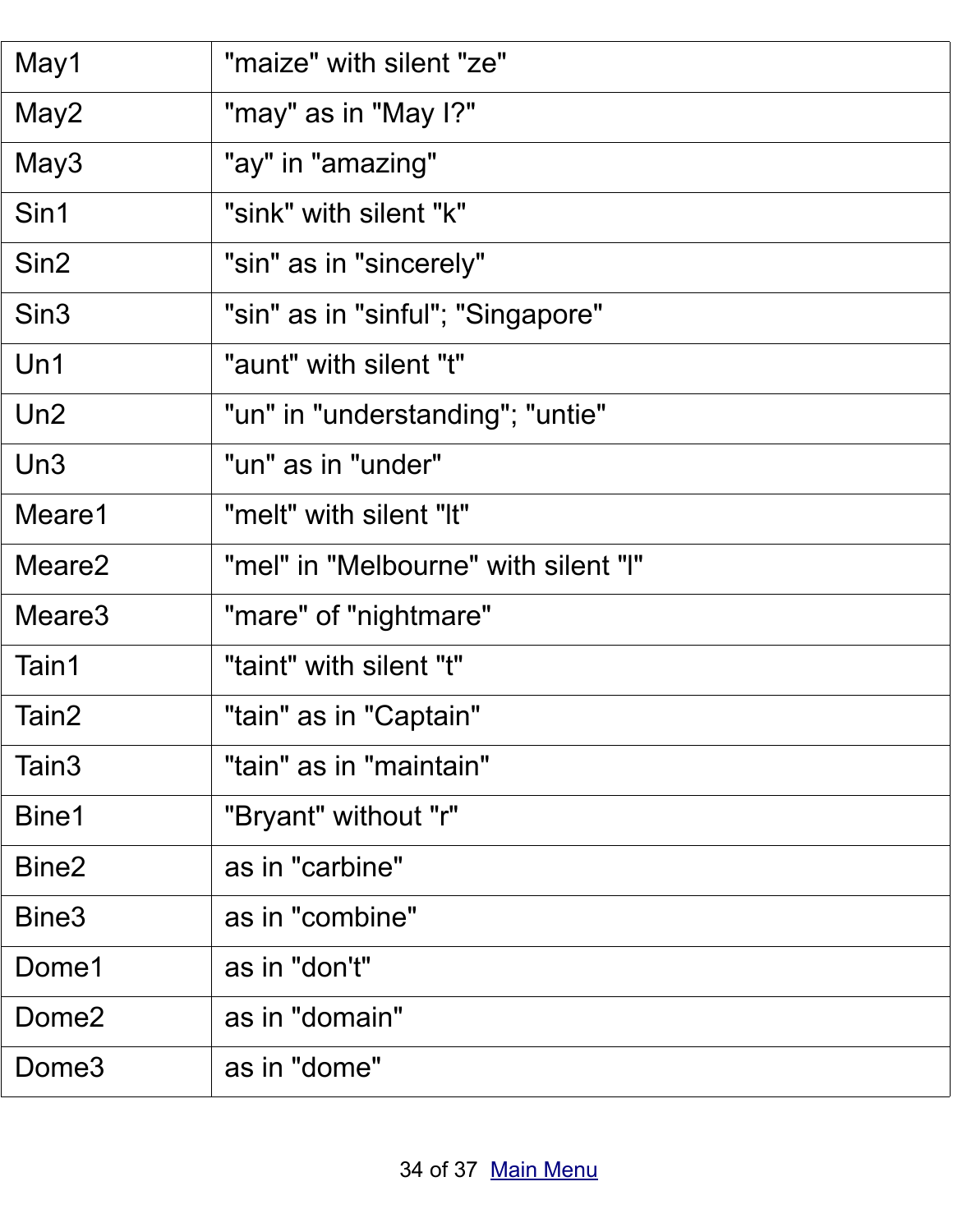| Toon1             | "doont" in "couldn't"          |
|-------------------|--------------------------------|
| Toon2             | "mon" in "monastery"           |
| Toon <sub>3</sub> | "oon" as in "cartoon"          |
| Koun1             | "count" with silent "t"        |
| Koun <sub>2</sub> | "coun" in "counter-strike"     |
| Koun3             | "coun" as in "counsel"         |
| ate               | cake, jade, eight, paid, bake  |
| et                | wet, set, mad, yet             |
| oot               | cook, put, look                |
| out               | out, south, mouse, doubt       |
| ike/ite           | sight, pipe, night, dice, like |
| ut                | up, nut, sucks                 |
| oat               | oat, coat, goat, soak          |
| it                | it, pit, sit                   |
|                   |                                |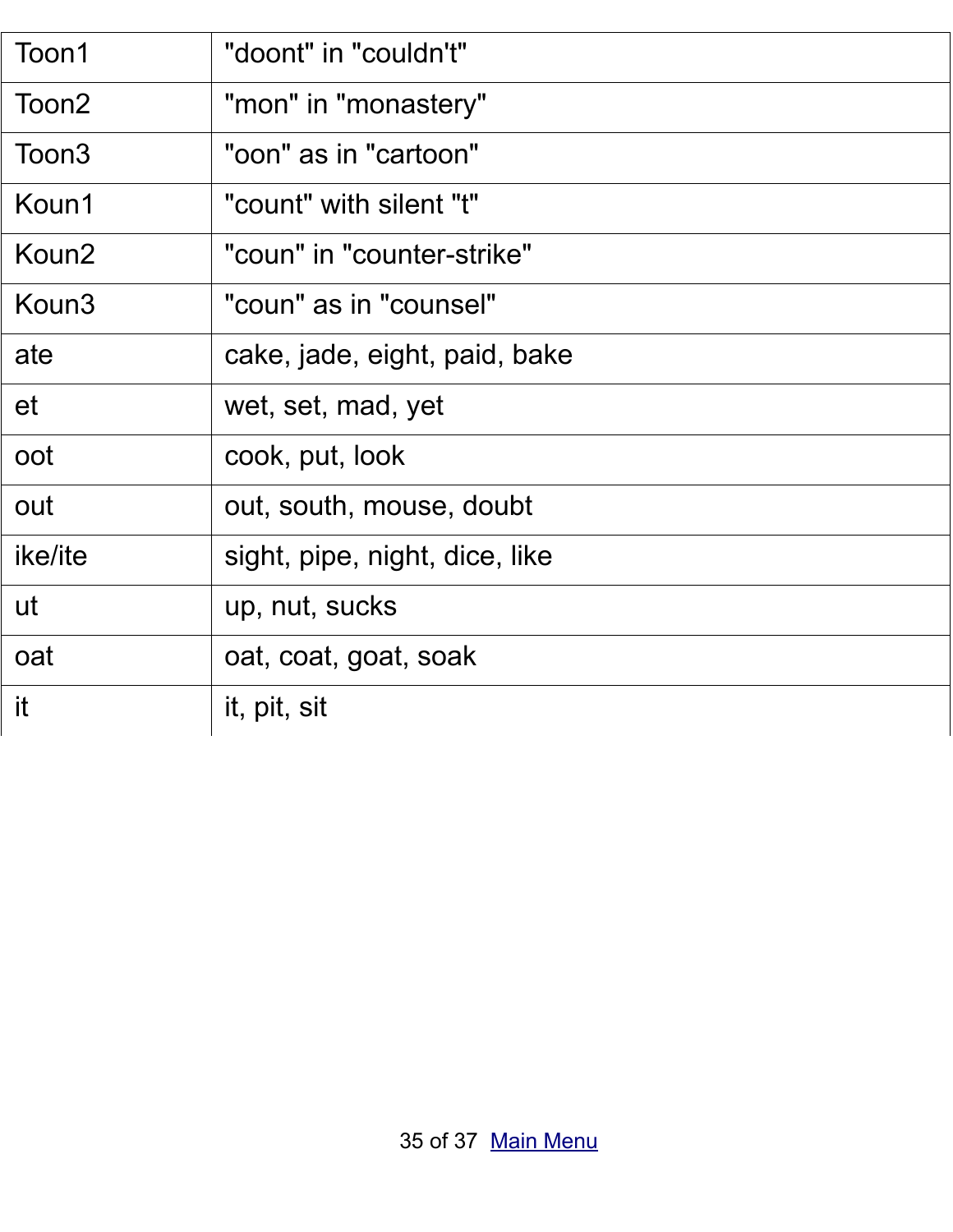# Revision History

| A              | 2013-11-27 | <b>Original Release</b>                                                                                                                                                                                                                                                                                                                                                                                                                                     |
|----------------|------------|-------------------------------------------------------------------------------------------------------------------------------------------------------------------------------------------------------------------------------------------------------------------------------------------------------------------------------------------------------------------------------------------------------------------------------------------------------------|
| B              | 2013-12-01 | Expanded, color coding improved, and some corrections made.                                                                                                                                                                                                                                                                                                                                                                                                 |
| $\mathsf C$    | 2013-12-14 | Minor improvements made.                                                                                                                                                                                                                                                                                                                                                                                                                                    |
| D              | 2014-03-28 | "ya1" is modified to "yah1" to make it less ambiguous.                                                                                                                                                                                                                                                                                                                                                                                                      |
| Е              | 2014-05-12 | corrected an English typo.                                                                                                                                                                                                                                                                                                                                                                                                                                  |
| F              | 2014-12-08 | Updated the standardized romanization without change in pronunciation.                                                                                                                                                                                                                                                                                                                                                                                      |
| G              | 2015-01-01 | Minor improvement plus mobile phone readable QR ccode with website URL<br>added.                                                                                                                                                                                                                                                                                                                                                                            |
| H              | 2015-04-02 | Spelling variation for colloquial word: "how many" is changed from<br>ဘယ်နှစ် to ဘယ်န to standardize with the usage by the Myanmar<br>Language Commission.                                                                                                                                                                                                                                                                                                  |
| $\mathbf{I}$   | 2015-06-17 | Expanded and re-designed with a note that MP3 Audio files are now<br>available in the website.                                                                                                                                                                                                                                                                                                                                                              |
| J              | 2016-08-23 | Expanded and re-designed with explanations and grammar color coding.                                                                                                                                                                                                                                                                                                                                                                                        |
| J <sub>1</sub> | 2017-03-20 | Minor corrections made to color coding of "time" related adverbs. In Burmese<br>grammar, time such as "today", "tomorrow", "morning" etc. are nouns, but in<br>the sentence: "Please come tomorrow", "tomorrow" is considered an adverb<br>in relation to the verb "come". Color coding for conjunction is changed to<br>OpenOffice color turquoise 5 to be consistent with the rest of the website.<br>Expanded explanations for Asking Questions section. |
| J2             | 2017-09-29 | Font-size increased for readability. ကျရင်, ကျမှ, မတိုင်ခင် are shown as                                                                                                                                                                                                                                                                                                                                                                                    |
|                |            | postpositional markers as a whole instead of breaking up into verb and<br>particles. Links to the websites are shown in secured connection https.                                                                                                                                                                                                                                                                                                           |
| K              | 2018-08-17 | New design, layout and format for better compatibility with smartphones.                                                                                                                                                                                                                                                                                                                                                                                    |
| L              | 2019-10-07 | Romanization is improved for several words to be closer to the actual spoken<br>sounds and sliding words are made clearer with the use of dash symbol. For                                                                                                                                                                                                                                                                                                  |
|                |            | example, "ma1" in မသွားချင်တော့ဘူး "ma1 thwa3 chin2 dau1 bu3" is not a                                                                                                                                                                                                                                                                                                                                                                                      |
|                |            | full "ma1" sound. This is indicated by "ma1-thwa3" with dash. Extra "h" is                                                                                                                                                                                                                                                                                                                                                                                  |
|                |            | removed in full "ya1" so that $\gamma$ <sup>o</sup> ( $\gamma$ <sup>2</sup> ): "yah1 ma1 la3" is now "ya1 ma1 la3".                                                                                                                                                                                                                                                                                                                                         |
|                |            | Changes are made to be consistent with full-fledged Myanmar English<br>Dictionary now available online.                                                                                                                                                                                                                                                                                                                                                     |